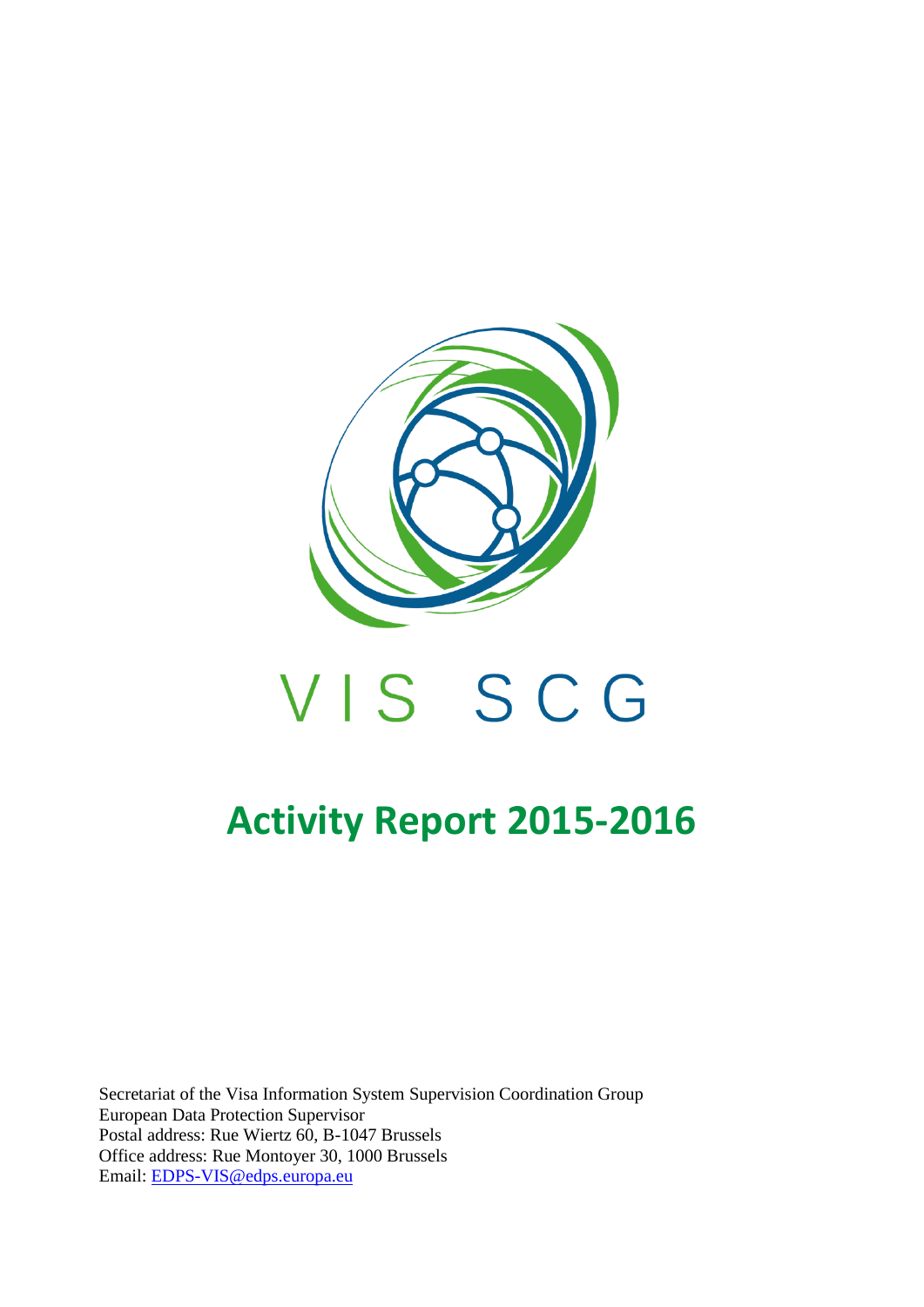

# **Table of Contents**

| 1. |                       |  |
|----|-----------------------|--|
| 2. |                       |  |
|    |                       |  |
|    |                       |  |
| 3. |                       |  |
| 4. |                       |  |
|    |                       |  |
|    |                       |  |
|    |                       |  |
|    |                       |  |
|    |                       |  |
|    |                       |  |
|    |                       |  |
|    |                       |  |
|    |                       |  |
|    |                       |  |
|    |                       |  |
|    |                       |  |
|    |                       |  |
|    |                       |  |
|    |                       |  |
|    |                       |  |
|    |                       |  |
|    |                       |  |
|    |                       |  |
|    |                       |  |
|    |                       |  |
|    |                       |  |
|    |                       |  |
|    |                       |  |
|    |                       |  |
|    |                       |  |
|    | 4.27. Slovak Republic |  |
|    |                       |  |
|    |                       |  |
|    |                       |  |
|    |                       |  |
| 5. |                       |  |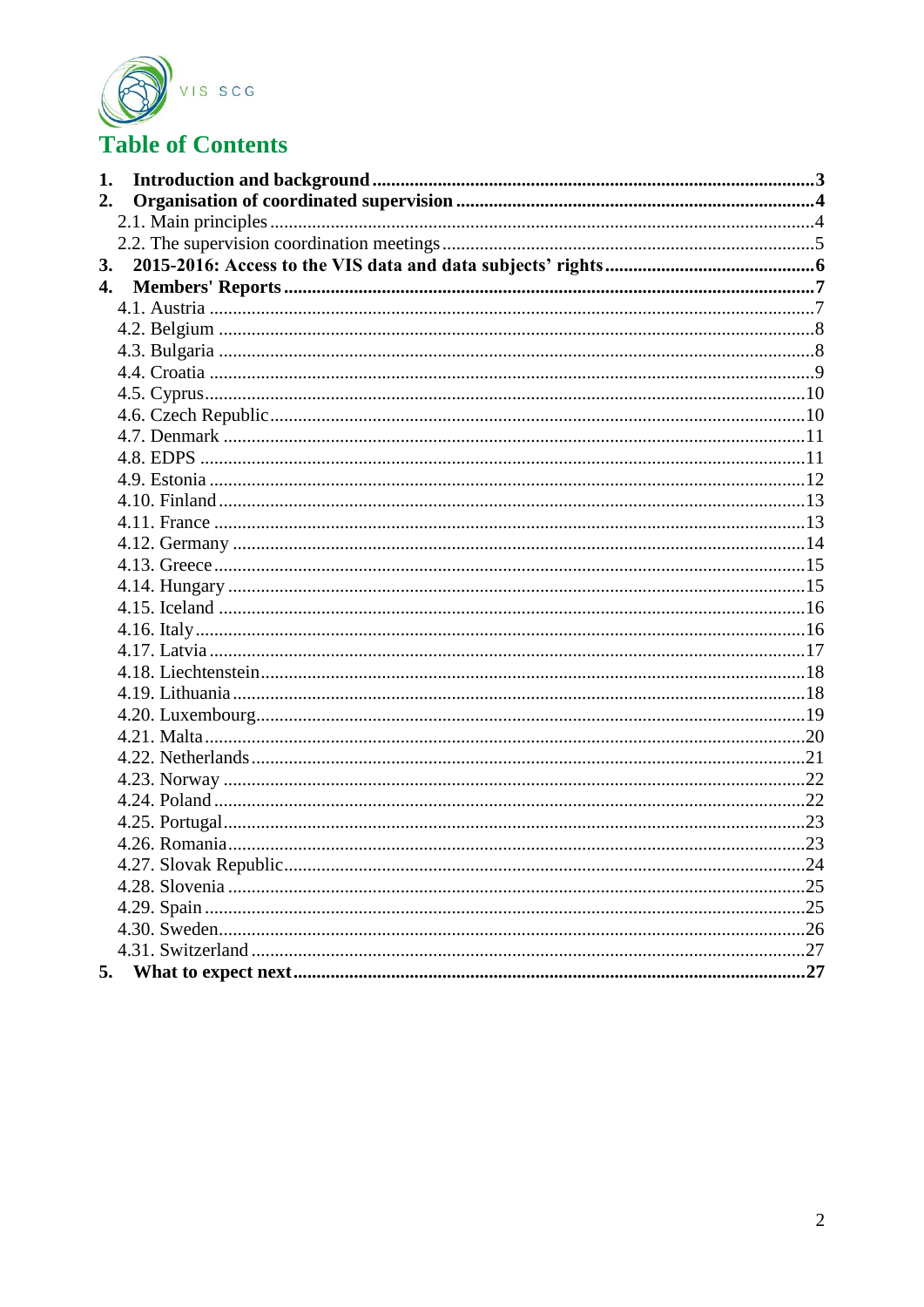

 $\overline{a}$ 

# <span id="page-2-0"></span>**1. Introduction and background**

The Visa Information System ('VIS') is a system for the exchange of visa data between Member States created by Council Decision 2004/512/EC of 8 June 2004<sup>1</sup> as completed by Regulation  $2008/767$ /EC of 9 July  $2008<sup>2</sup>$  ('VIS Regulation').

As stated in Article 2 of the VIS Regulation, the purpose of the VIS is to facilitate the visa application procedure, prevent visa shopping and fraud, facilitate border checks as well as identity checks within the territory of the Member States and to contribute to the prevention of threats to the internal security of the Member States. To this end, the VIS provides a central repository of data on all short-stay Schengen visas. This data can be accessed by authorities issuing visas, e.g. consulates of Member States (Article 15), by checkpoints at the Schengen border to verify the identity of visa holders (Article 18), as well as for the purpose of identifying third-country nationals apprehended within the Schengen Area with fraudulent or without documents (Article 19).

The VIS Regulation sets out which data shall be included in the database at the various stages of processing a visa (application, issuing, discontinuation of examination, refusal, annulment/revocation, extension; Articles 9-14). Apart from data on the visa application (such as planned travel itinerary, inviting persons, etc.), it also includes a photograph of the applicant and fingerprints (Article 9 (5) and (6)).

The architecture mirrors that of Eurodac and other large-scale IT systems: a central unit ('central VIS') managed by the European Agency for the operational management of large-scale IT systems in the area of freedom, security and justice<sup>3</sup> ('eu-LISA') (Article 26) and connected to national units in the Member States using sTesta. Article 32 sets out a list of mandatory security measures for the national units to implement; the national implementation shall also provide for audit trails (Article 34) and possibilities for a self-audit (Article 34).

The retention period is 5 years (Article 23), starting from the following points in time:

- the expiry of the visa, if one has been issued and/or extended;
- the date of the creation of the application file in the VIS, in case an application has been withdrawn, closed or discontinued;
- the date of the decision of the visa authority, if a visa has been refused, annulled or revoked.

At the end of this period, the data shall be automatically deleted. Data shall be deleted before the end of these periods if a data subject acquires the nationality of a Member State. Audit trails shall be deleted one year after the data to which they refer have been deleted, unless they are used in a data protection investigation (Article 34).

<sup>1</sup> Council Decision 2004/512/EC of 8 June 2004 establishing the Visa Information System (VIS), OJ L 213, 15.06.2004, p. 5.

<sup>&</sup>lt;sup>2</sup> Regulation 2008/767/EC of 9 July 2008 concerning the Visa Information System (VIS) and the exchange of data between Member States on short-stay visas, OJ L 218, 13.8.2008, p. 60.

<sup>&</sup>lt;sup>3</sup> The Commission was responsible for the operational management of the VIS for a transitional period until the establishment of a new permanent IT Agency, eu-LISA, which became fully operational in December 2012.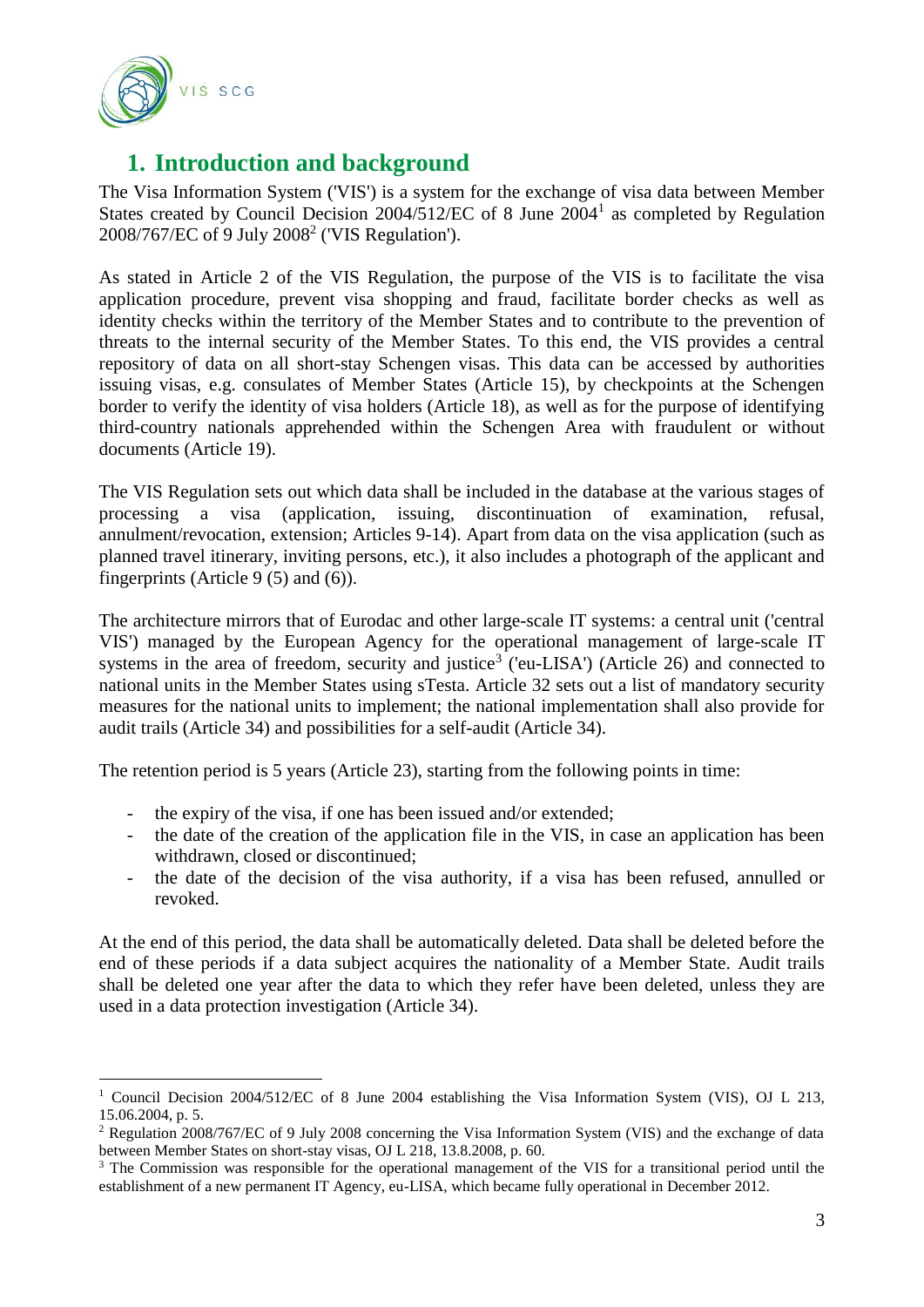

The VIS first became operational in October 2011. To date, the system was gradually rolled out between October 2011 and February 2016 and is completely rolled out worldwide today. The roll-out to consular posts of Member States and external border-crossing points took place on a regional basis in accordance with three Commission decisions<sup>4</sup>.

The VIS is currently used by 30 countries, i.e. all Schengen States, all four European Free Trade Association ('EFTA') member states - Iceland, Liechtenstein, Norway, and Switzerland - and Bulgaria, Croatia, Cyprus and Romania that are not yet part of the Schengen Area but nonetheless have a visa policy based on the Schengen acquis. Ireland and the United Kingdom do not take part in the VIS (recitals 28-29).

As established in the VIS Regulation, the lawfulness of the processing of personal data by the Member States shall be monitored by the national Data Protection Authorities ('DPAs') (Article 41) and the European Data Protection Supervisor ('EDPS') is in charge of checking the compliance of the Management Authority (Article 42). In order to ensure a coordinated supervision of the VIS and the national systems, as provided for in Article 43, the VIS Supervision Coordination Group ('VIS SCG') was established. In the 2015-2016 period, the VIS SCG was chaired by Ms Vanna Palumbo (Italian DPA), while the Vice-Chair was first Mr Manuel Garcia Sanchez (Spanish DPA) and then Ms Caroline Gloor Scheidegger (Swiss DPA). The present document reports on the activities of the Group for this period.

Section 2 of this report presents the main principles of the coordinated supervision for the VIS and summarises the four meetings that took place during the reporting period.

Section 3 describes in more details one of the main achievement of the VIS SCG during the period 2015-2016.

Section 4 concludes the report by giving a brief general overview of activities to come in the next reporting period to the extent that they can already be anticipated.

# <span id="page-3-1"></span><span id="page-3-0"></span>**2. Organisation of coordinated supervision**

#### *2.1. Main principles*

The cooperation took the form of meetings held on a regular basis with all DPAs in charge of supervising the VIS at national level and the EDPS, acting together as the VIS SCG. The main purpose of these meetings was to discuss common problems related to supervision and find common solutions or approaches whenever possible. According to Article 5 of the Group's Rules of Procedure, these meetings shall take place at least twice a year. In practice, two meetings are held per year. The Commission and eu-LISA are also invited to parts of the meetings in order to update the Group on new developments regarding the VIS.

 $\overline{a}$ <sup>4</sup> Commission Decision 2010/49/EC of 30 November 2009 determining the first regions for the start of operations of the Visa Information System (VIS), OJ L 23, 27.01.2010, p. 62; Commission Implementing Decision (2012/274/EU) of 24 April 2012 determining the second set of regions for the start of operations of the Visa Information System (VIS), OJ L 134, 24.05.2012, p. 20; Commission Implementing Decision 2013/493/EU of 30 September 2013 determining the third and last set of regions for the start of operations of the Visa Information System (VIS), OJ L 268, 10.10.2013, p. 13.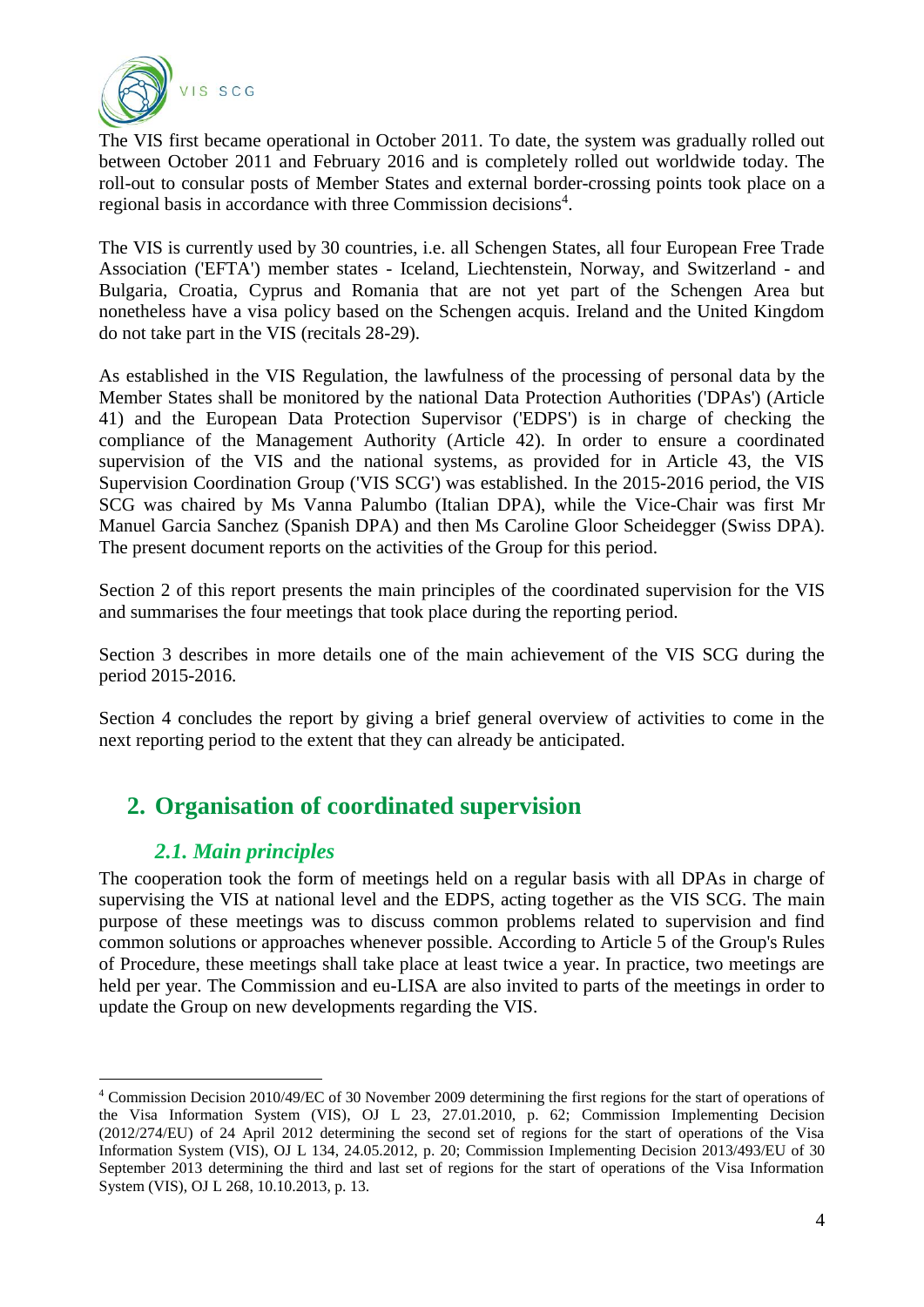

#### *2.2. The supervision coordination meetings*

<span id="page-4-0"></span>In the period 2015-2016, four supervision coordination meetings took place in Brussels on the following dates:

- 26 March 2015;
- $\bullet$  8 October 2015:
- 15 April 2016;
- $\bullet$  23 November 2016.

The first meeting was held at the EDPS premises, while the three following ones took place at the European Parliament. As usual, these four meetings were organised back-to-back with the meetings of the SIS II SCG and the Eurodac SCG in order to reduce the financial, travel and administrative burdens and to ensure consistent and horizontal supervision policies of those large-scale IT systems where possible.

Typically, the first part of the meeting is devoted to a presentation by the European Commission and eu-LISA on the status of the VIS roll-out and other recent developments that impact data protection. This helps to ensure that the Group is always up-to-date on recent developments in order to ensure effective supervision. The second part is devoted to discussions between DPAs on issues that are in need of checking at national level or on new developments of interest for VIS supervisors.

The following paragraphs quickly recapitulate the topics discussed and actions taken at these four meetings. A more detailed description of selected actions will follow in section 3 of this report.

#### **Meeting of 26 March 2015**

The meeting started with the election of Ms Vanna Palumbo as Chair and Mr Manuel Garcia Sanchez as Vice-Chair of the VIS SCG in accordance with the Group's Rules of Procedure. Representatives of the Commission and eu-LISA then updated the Group on the state of play of the VIS roll-out, the planned further roll-out, recent developments related to the quality of VIS data and the role of subcontractors. The Group also adopted its Work Programme for the period of 2015 to 2018, which identified several issues for further discussion and assessment by the Group in that period. The Group started to work on the first activity report of the VIS SCG and agreed on the content and format of the report.

#### **Meeting of 8 October 2015**

As usual, representatives of the Commission and eu-LISA updated the Group on the state of play of the VIS roll-out, the planned further roll-out and recent developments regarding the system, such as for instance the quality of VIS data. The Group adopted the Joint VIS Activity Report for the period 2012-2014 that includes a national chapter from each of the thirty countries using the VIS. The Group continued to work on three questionnaires aimed at checking at national level the list of authorities having access to the VIS, access to VIS for law enforcement purposes and on the exercise of data subjects' rights as regards the VIS. Finally, members of the Group updated their colleagues with information about their national inspections or other relevant developments.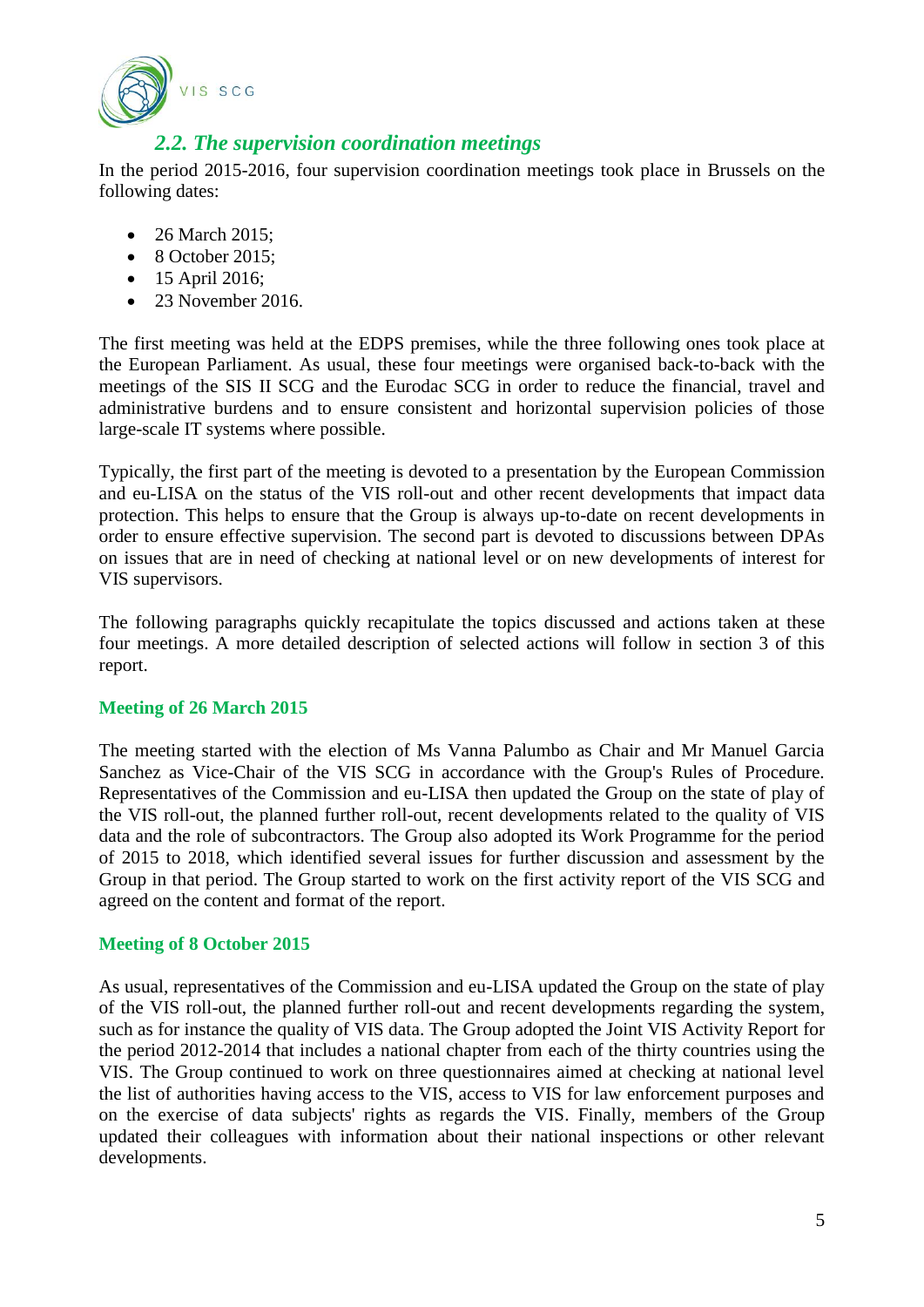

#### **Meeting of 15 April 2016**

The Group invited the representatives of the Commission and eu-LISA. The topics discussed included the VIS Mail system, the VIS roll-out that ended in February 2016, the potential implications for the VIS of the Proposal for the establishment of an Entry/Exit System tabled by the Commission, the ongoing recast of the Visa Code, the overall performance of the VIS and latest developments related to the quality of data in the system. The Secretariat informed that the Report on Access to VIS data and data subjects' rights had been adopted by written procedure and the Group discussed the best ways to further disseminate the report. Members of the Group shared their national experience with regard to the implementation of Article 41 of the VIS Regulation, as regards the data protection audit of national systems that DPAs shall carry out at least every four years. Members also agreed to contact their national ministries in order to investigate further the cooperation with external service providers ('ESPs') in the visa application process in order to serve as basis for further analysis by the ESPs Subgroup.

#### **Meeting of 23 November 2016**

The Group invited representatives of the Commission to give a general presentation on Schengen evaluations, also focusing on VIS aspects of such evaluation. The Secretariat presented the first findings of the questionnaire on the implementation of Article 41 of the VIS Regulation as regards the data protection audit of national systems that DPAs shall carry out at least every four years. The Group adopted model letters to facilitate for data subjects the exercise of their rights to access, correct or delete their personal data recorded in the VIS. Members updated their colleagues with information about their national inspections or other relevant developments at national level. Finally, Ms Caroline Gloor Scheidegger from the Swiss DPA was elected as Vice-Chair of the VIS SCG.

## <span id="page-5-0"></span>**3. 2015-2016: Access to the VIS data and data subjects' rights**

The Report on access to the VIS and the exercise of data subjects' rights of February 2016 is based on answers to three questionnaires - related respectively to access to the VIS, on access to the VIS for law enforcement purposes and on data subjects' rights - from 22 countries using the VIS that were collected from end 2014 to early 2015. It reports on two important issues from a data protection perspective.

First, VIS data can be accessed for specific purposes by a number of different actors that are quite often located outside of the EU territory - for instance by authorities issuing visas, e.g. consulates of Member States, or by checkpoints at the Schengen border in order to verify the identity of visa holders, as well as for the purpose of identifying third-country nationals apprehended within the Schengen Area with fraudulent or without documents. Under certain conditions, the VIS may also be accessed for law enforcement purposes. Given the large number of authorities that can access the VIS and the different purposes for which they may use the system, access to this system is an issue of great interest to the VIS SCG as it raises many questions with data protection implications.

Second, granting rights to data subjects is an important aspect of data protection. Ensuring that data subjects can effectively access, correct and object to data held about them increases both the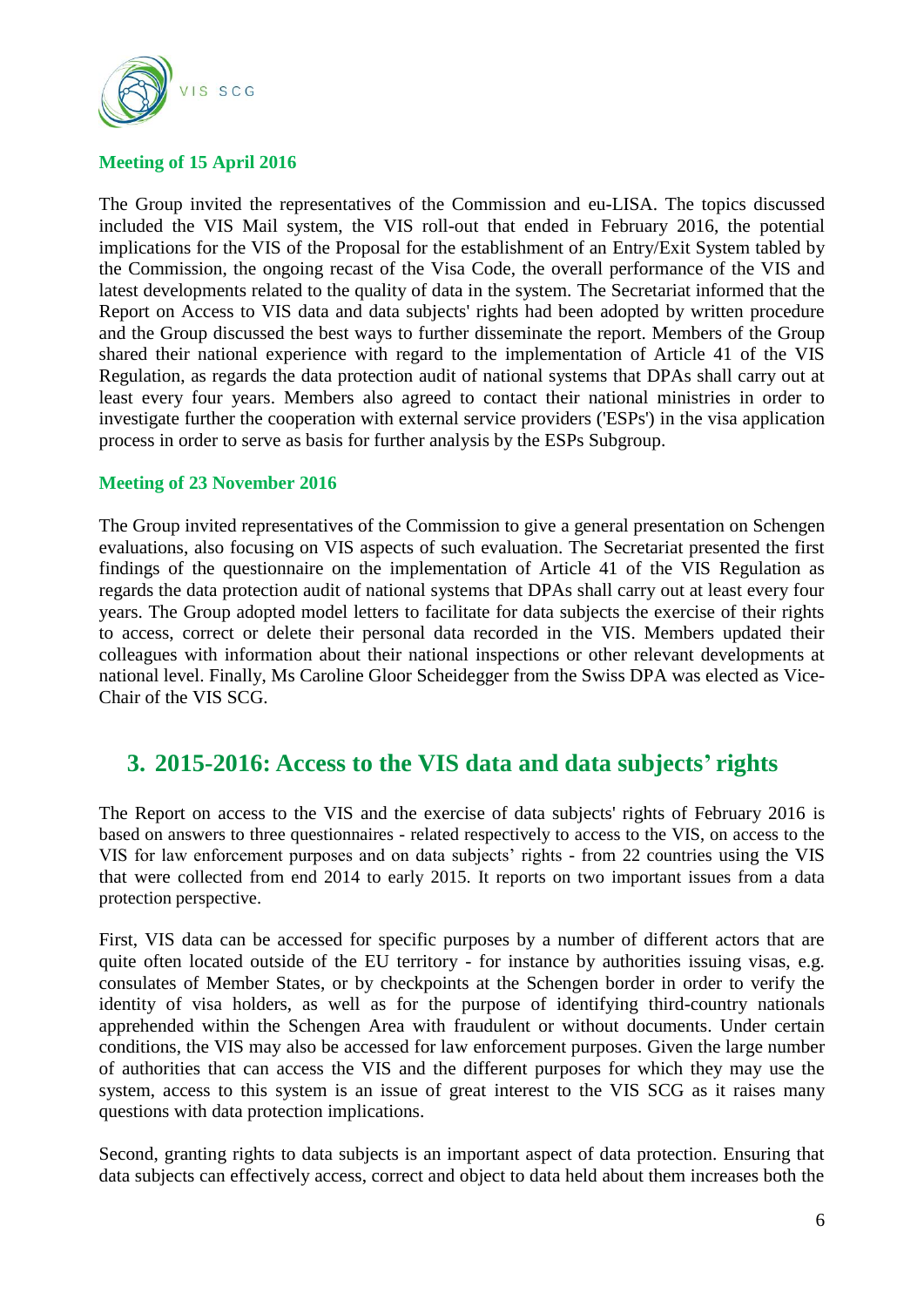

transparency of data processing and the data quality for lawful processing, as well as helps to uncover unlawful processing. These considerations are all the more relevant in a field such as visa applications, where compliance with the legal framework is especially important given the adverse consequences that unlawful processing might have.

Based on the analysis of the replies to the three questionnaires, the Group formulated several remarks and recommendations. It notably recommended that competent national authorities, including law enforcement authorities, which had not yet done so, should develop and formally adopt internal policies regarding access to and use of VIS data as well as security and data protection policies encompassing VIS purposes.

Furthermore, as regards data subjects' rights, the VIS SCG took note of the global absence - or in a few Member States the very low number - of requests made by data subjects to exercise their rights of access, correction and deletion of their personal data stored in the VIS. The Group considered that this trend might be explained by data subjects' unawareness of the very existence of their data protection rights but also by the lack of information about the way to exercise them (e.g. to whom data subjects should address their requests?). Therefore, the Group concluded that there is a further need to raise awareness among visa applicants in this regard, and even more in cases where applications for a visa are rejected. The VIS SCG will further reflect on best practices to increase information provided to visa applicants about their data protection rights and the procedures to follow.

# <span id="page-6-1"></span><span id="page-6-0"></span>**4. Members' Reports**

## *4.1. Austria*

• Overview: state of play and developments

There were no problems reported neither by the Ministry of the Interior as controller of VIS, nor by the Ministry of Foreign Affairs as processor, nor by data subjects. A VIS inspection is planned to be carried out by the Austrian DPA in the second half of 2017, including an on-site inspection of a consulate.

• Inspections

An inspection of the national VIS system was carried out by the Austrian DPA in 2015 and in 2016 respectively. In this context, the consulates in London and Istanbul were inspected. The Austrian DPA found that the controller and the processor overall complied with the relevant national and EU data protection rules and issued only two recommendations. The planned inspection in 2017 will also include a follow-up on the inspections of 2015 and 2016.

• Complaints

There were no complaints filed with the Austrian DPA during the reporting period.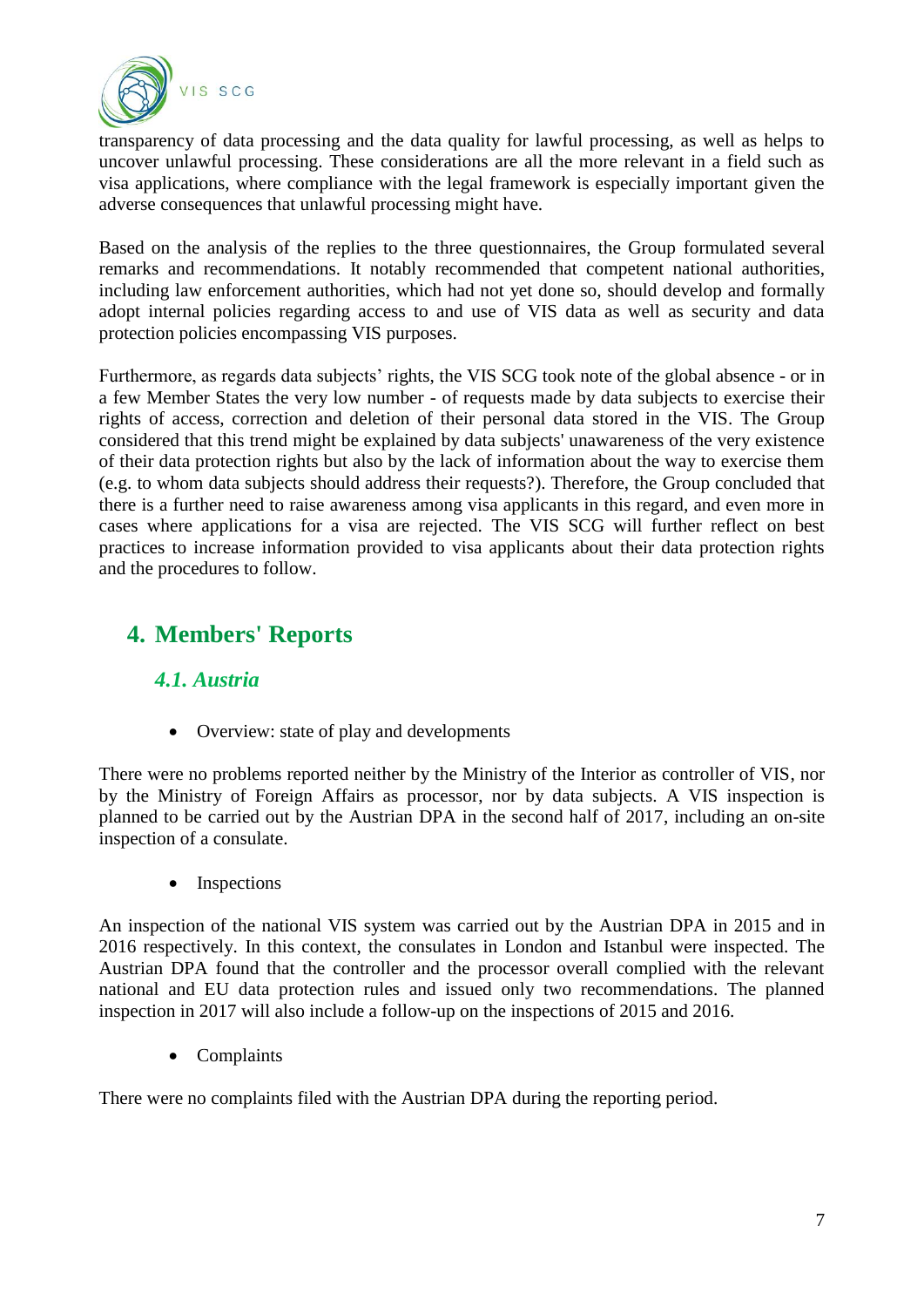<span id="page-7-0"></span>

• Overview: state of play and developments

The follow-up to the on-the-spot inspection of the national VIS system that was conducted in autumn 2014, notably at the Ministry of Foreign Affairs and at the Office of Immigration Affairs, is still ongoing. One of the main results of this audit is that the Office of Immigration Affairs has completely reviewed its IT system for the processing of personal data. This review is still ongoing and the Office regularly informs the Belgian DPA on the progress made.

• Inspections

The Belgian DPA has carried out an inspection in an embassy almost every year since 2012. The embassy of Ougadougou was inspected in 2016 and several recommendations were issued.

• Complaints

The Belgian DPA keeps statistics of all complaints that it receives. Up until now, the Belgian DPA has not received any complaints relating to VIS.

#### <span id="page-7-1"></span>*4.3. Bulgaria*

• Overview: state of play and developments

Despite the full technical readiness and the successful evaluation, Bulgaria is not allowed to use the VIS due to the fact that the Council has not yet been able to decide on the full implementation of the Schengen acquis and the lifting of control at internal borders with Bulgaria and Romania. In this context, Bulgaria continues to use a national VIS for visa issuance and related checks of third country nationals.

With a view to synchronizing the information with regard to visa issuance refusals and refusals concerning the Schengen visa, Bulgaria has made a request to be admitted as an active observer of the VIS.

• Inspections

During the reporting period, inspections were carried out at the Consulates General of the Republic of Bulgaria in Saint Petersburg, Russian Federation and in Istanbul, Turkey and the Consular Mission of the Republic of Bulgaria in Astana, Kazakhstan. The main tasks were as follows:

- check the visa policy and the functioning of the VIS;
- identify the technical and organisational measures taken to protect personal data pursuant Article 23 of the Law for Protection of Personal Data (LPPD), and whether they correspond to the levels of impact and protection as set out in the Ordinance n°1 of 30 January 2013 on the minimum level of technical and organisational measures and the admissible type of personal data protection;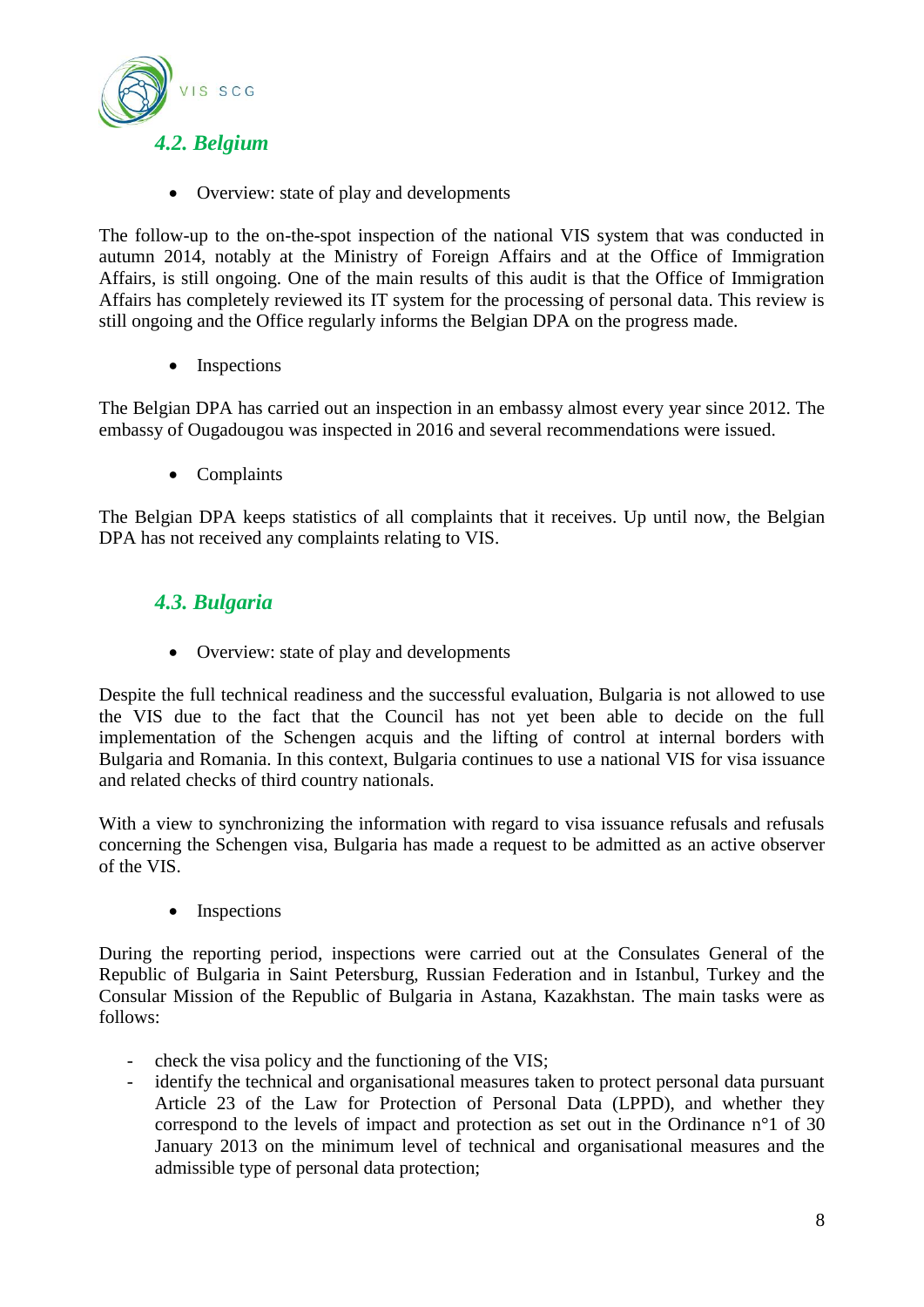

- check if personal data from the categories specified as "sensitive data" are processed;
- check if individuals whose personal data are processed are provided with the information required:
- check the actions taken by the Consulates General once the purposes for which personal data haven been processed are achieved.

<span id="page-8-0"></span>The inspections concluded with the issuance of an obligatory prescription to the data controller.

#### *4.4. Croatia*

• Overview: state of play and developments

From 21 to 26 February 2016, the evaluation of the Republic of Croatia on the application of the Schengen acquis in the field of data protection was conducted. On the basis of the evaluation team report, which did not contain any findings of non-compliance, the Council adopted an Implementing Decision setting out recommendations for removing the deficiencies identified during Croatia's evaluation as regards the fulfilment of the necessary conditions for the application of the Schengen acquis in the field of data protection (regarding the Croatian DPA as national supervisory authority for the protection of personal data, rights of data subjects, the VIS, Schengen Information System, the strengthening of public awareness and international cooperation). A significant part of the recommendations contained in the Council Implementing Decision have already been implemented in 2016.

It should be noted that the provisions of the Regulation on the Croatian Visa Information System ('CVIS') (Official Gazette 36/13) concerning the authority and obligations of the Croatian DPA as national supervisory authority are substantially in accordance with the provisions of the VIS Regulation.

Inspections

In the period 2015-2016, the Croatian DPA performed planned inspection in relation to the processing of personal data in the VIS ('CVIS' - Croatian Visa Information System) in seven embassies and one general consulate of the Republic of Croatia. In 2015, the Croatian DPA conducted inspections in the general consulate in Istanbul and the embassy in Ankara. In 2016, the Croatian DPA conducted inspections in the embassies in Pristine, Moscow, Jakarta, Kiev, Peking and New Delhi.

The aforementioned inspections were conducted directly at the premises (on the spot) of the consular/diplomatic office (general consulate or embassy) by the Supervisory Team of the Croatian DPA and were related to the legal aspects and information security aspects, the compliance with the Schengen acquis and Schengen requirements and standards (especially in terms of physical and technical security and adequacy of space, devices and processes) and how data subjects' rights are implemented in practice. Some of these inspections included also visits to the visa centres run by ESPs, which act as data processors during the process of visa application and issuance. In conducting these inspections, the Croatian DPA did not find activities that were not in line with the applicable legislative framework. However several recommendations for improvement of security elements, data processing procedures and availability of information for data subjects were issued.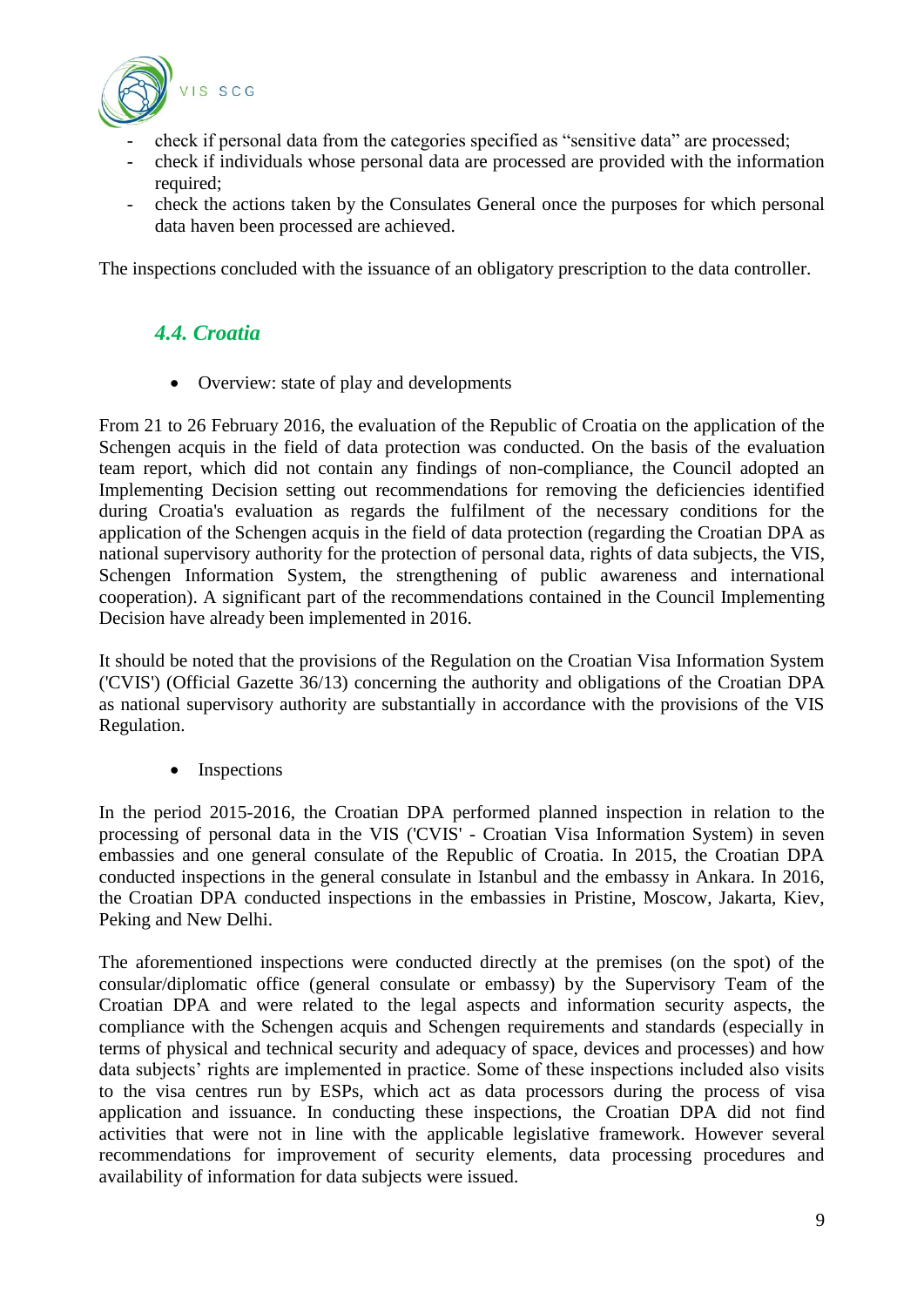

The Ministry of Foreign and European Affairs ('MFEA') received in 2015 one request from a data subject regarding the processing of his/her personal data in the CVIS. This request was handled through consultation and cooperation between the 'MFEA' (Visa department and DPO) and the Croatian DPA.

The Croatian DPA has not received complaints regarding personal data processing in the CVIS during the reporting period.

# <span id="page-9-0"></span>*4.5. Cyprus*

• Overview: state of play and developments

There have been no significant changes or developments with regard to the operation of the national VIS in Cyprus. The VIS Regulation and Decision 2008/633/JHA are not yet fully implemented in Cyprus.

• Inspections

No formal inspections have been carried out during the period 2015-2016. However, in November 2016, the Commissioner of the Cypriot DPA visited the Ministry of Foreign Affairs, where she was briefed on legal, technical and procedural aspects relating to the operation of the national VIS of Cyprus and, in particular, she was given explanations on how searches are carried out in the national STOP LIST for visa applicants.

• Complaints

<span id="page-9-1"></span>No complaints have been received as for now in relation to the national VIS of Cyprus.

## *4.6. Czech Republic*

• Overview: state of play and developments

The Czech DPA actively participated in activities connected to the supervision and Schengen cooperation. The Czech DPA monitored independently the lawfulness of personal data processing, ensured compliance with the relevant legislation, in particular with respect to data subject rights whose personal data are processed in the VIS.

Inspections

The Czech DPA performed inspections on the Czech embassies in Beijing and New York (specifically in 2016) in relation to the processing of personal data in the VIS. The Czech DPA did not find any problematic aspects. During the period 2015-2016, there was no audit of data controller (the last audit was performed in 2014 at the Ministry of Foreign Affairs).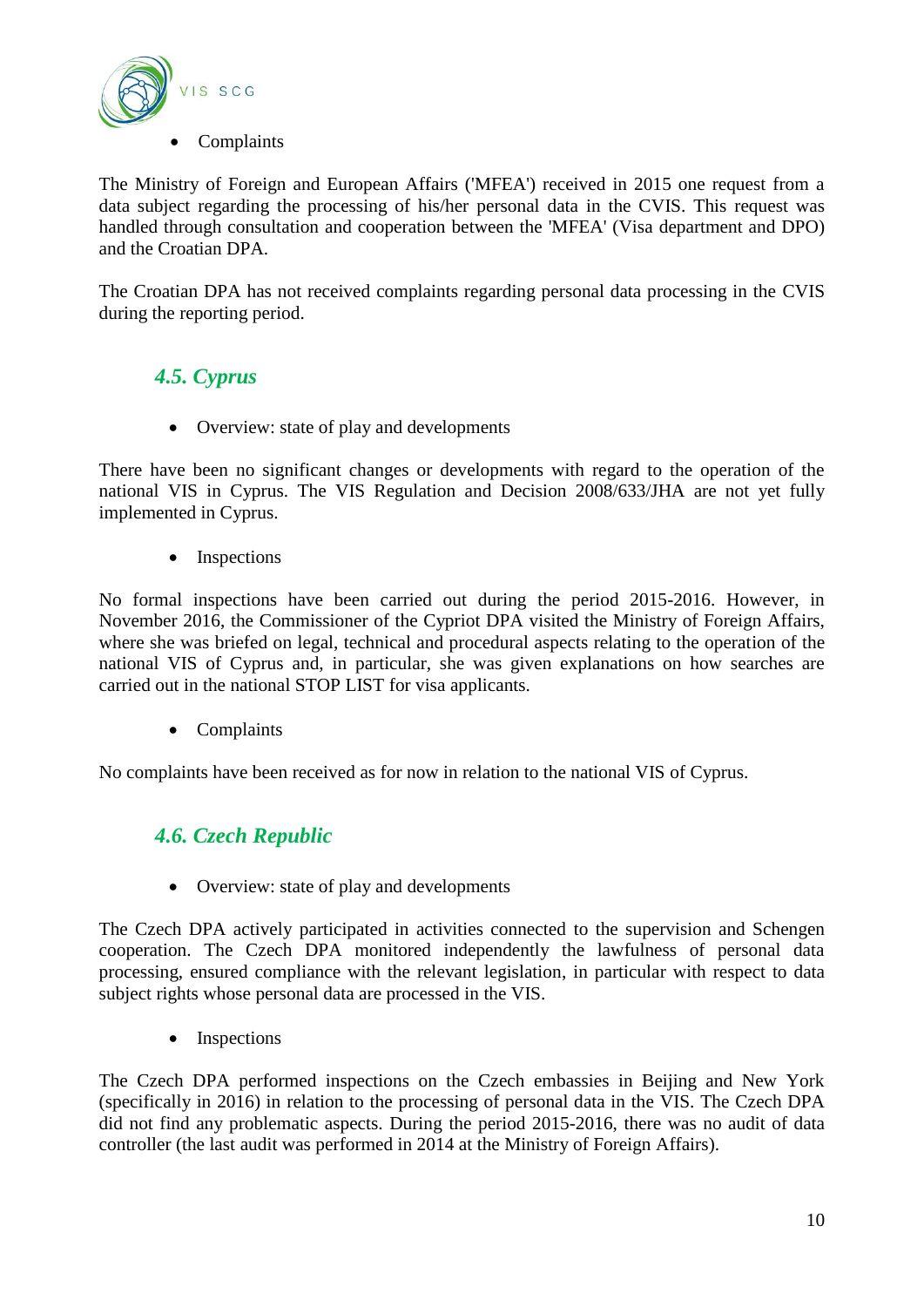

The Czech DPA received precisely 67 inquiries in 2016. All those inquiries fell within the scope of competences of the Ministry of Foreign Affairs. The Czech DPA clarified the division of its powers in the visa sector and informed the applicants how to contact the Ministry.

The Czech DPA has not received any relevant complaint related to processing of personal data in the VIS.

# <span id="page-10-0"></span>*4.7. Denmark*

• Overview: state of play and developments

In February 2017, a Schengen Evaluation of Denmark on data protection was carried out by the Commission and Member States experts in addition to an observer from the European Data Protection Supervisor. The report of the Schengen Evaluation of 2017 has not yet been finalized.

• Inspections

The Danish DPA carried out two inspections on the processing of personal data related to the use of the VIS during the reporting period. Both inspections were carried out in 2016 and were initiated at the Danish Embassy in Dublin and at the Ministry of Immigration and Integration. These inspections are still ongoing.

• Complaints

The Danish DPA has not received complaints regarding personal data processing in the VIS during the reporting period.

#### <span id="page-10-1"></span>*4.8. EDPS*

• Overview: state of play and developments

As the supervisory authority for eu-LISA, the EDPS was in contact with eu-LISA on a number of occasions, both on working and management levels.

In these contacts, the EDPS has among others addressed eu-LISA's role as the management authority for the large-scale IT systems it manages in general and the division of responsibilities between it and the Member States, specifically when producing and sharing statistics based on VIS information.

• Inspections

During the reporting period, the EDPS conducted an audit under Article 42(2) of the VIS Regulation at eu-LISA premises in Strasbourg, France. The on-site phase happened in September 2015 and the final inspection report was distributed to eu-LISA, the European Parliament, the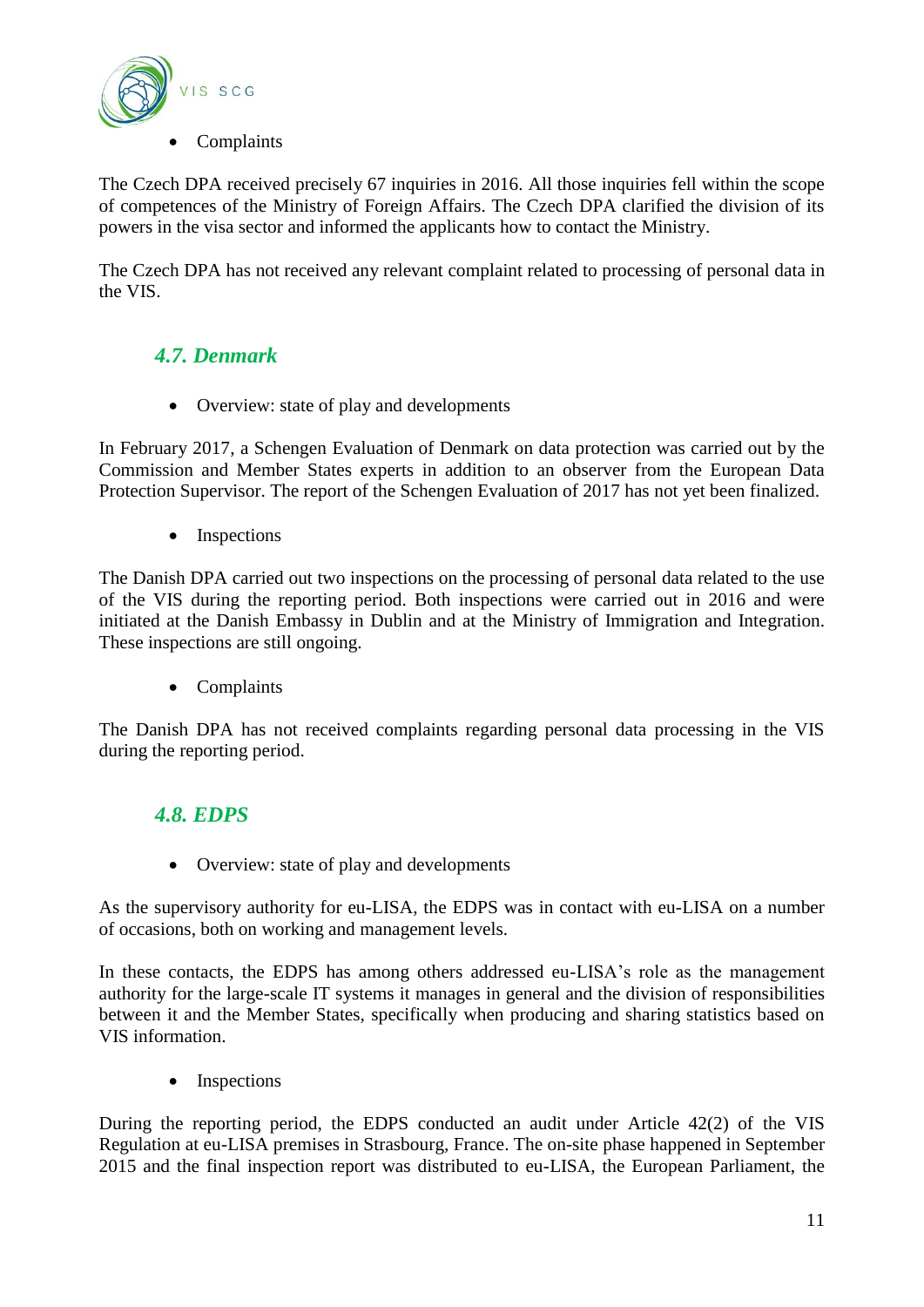

Council of the European Union, the European Commission and the national data protection authorities in line with Article 42(2) of the VIS Regulation. Follow-up was ongoing at the end of the reporting period.

• Complaints

Given the role of the Central system, complaints against the processing of personal data in the VIS will most likely be directed against processing under the responsibility of the Member States. For example, when a person complains about a refused visa application or when they are not satisfied with an answer given to an access request.

In 2015 and 2016, the EDPS received five such complaints. In reply to these complaints, the EDPS explained the division of responsibilities between the national and European levels and informed complainants who best to contact for their queries. Where, based on the information provided by complainants, it appears that the complainants' actual problem may have been an entry ban against them entered in the Schengen Information System under Article 24 of Regulation 1987/2006 , the EDPS also provided them with information on how to exercise their rights regarding that system.

Only complaints related to processing by the central unit would be relevant for the EDPS. The EDPS has not received such complaints during the reporting period.

#### <span id="page-11-0"></span>*4.9. Estonia*

• Overview: state of play and developments

The Estonian DPA had regular activities within the VIS SCG and a supervisory and consultative role at national level for authorities and the public.

• Inspections

The Estonian DPA conducted an audit in 2015 at national level. A questionnaire was sent to the data controller. The basis of the questionnaire were: the VIS Regulation, Council Decision 2008/633/JHS and the Estonian regulation that stipulates the requirements for the national visa registry. The questionnaire was composed of six parts: data collecting, processing and retention, data subject's rights, access rights, logging, checking/control and data security.

An on-the-spot inspection was also conducted, during which the access to the VIS was supervised. During the inspection, the Estonian DPA oversaw the procedure of a person filing a visa application. The Estonian DPA observed how this person's data were collected and processed. Some recommendations and observations were made but regarding other requirements that derive from national law. Some recommendations were also made regarding new developments of the national system.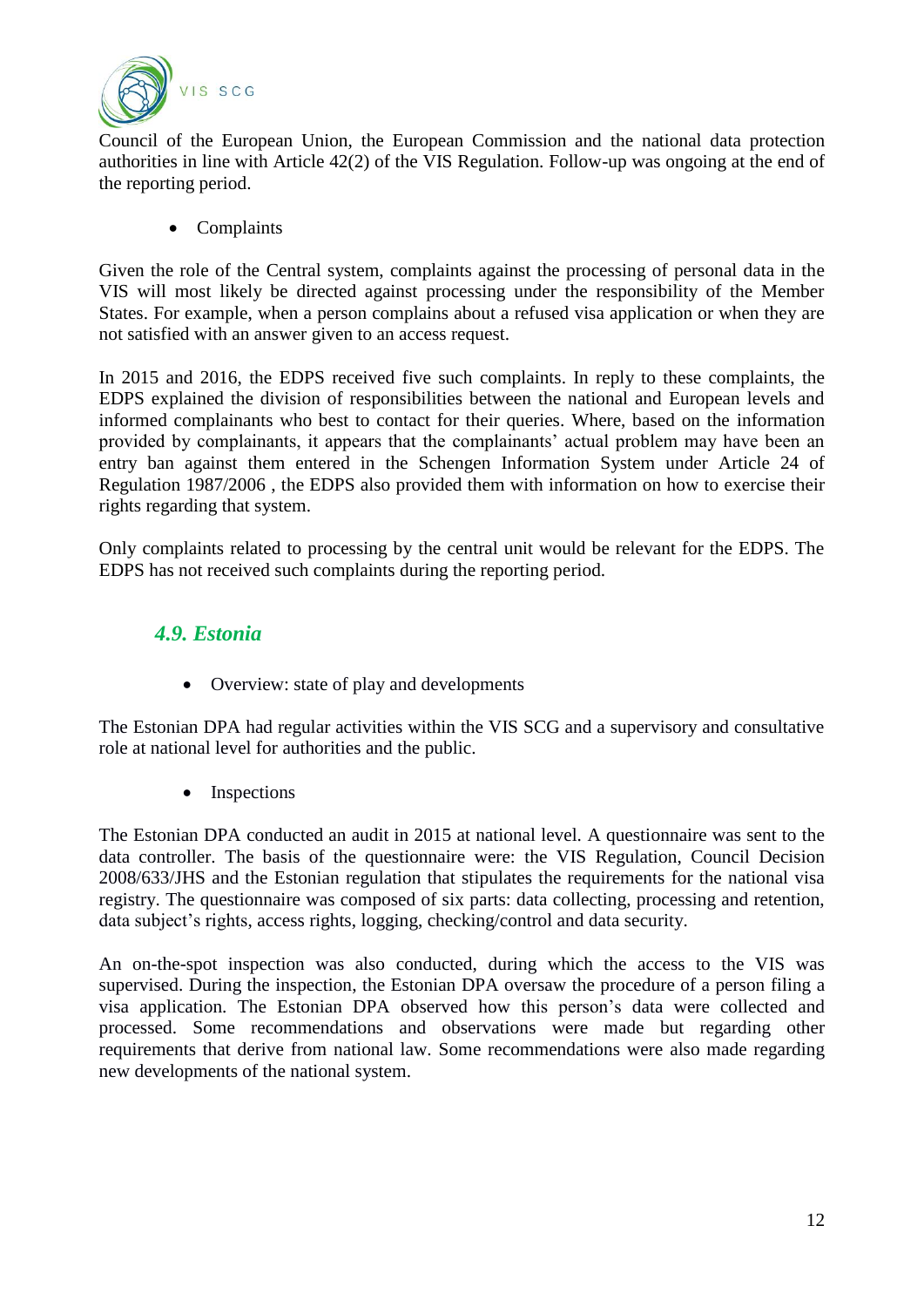<span id="page-12-0"></span>

• Overview: state of play and developments

The VIS has functioned satisfactorily and no major problems or challenges have occurred. The Finnish DPA has not received any indication of shortcomings regarding data protection issues in the VIS.

• Inspections

The inspection pursuant to Article 41 (2) of the VIS Regulation started on 23 March 2015 and finished on 24 November 2015. During 2016, the implementation of recommendations made by the Finnish DPA following the inspection were monitored.

• Complaints

<span id="page-12-1"></span>The Finnish DPA has not received any complaints regarding data processing in the VIS.

#### *4.11. France*

• Overview: state of play and developments

In France, the Ministry of Interior and the Ministry of Foreign Affairs and International Development share competences with regard to the common visa policy. The French visa information system consists of three data processing systems: the Global Virtual Network system of visas (RMV2), the VISABIO system and the N.VIS. The national IT applications RMV2 ("Réseau Mondial des Visas", for visa application processing) and VISABIO (for identifying third country visa holders through their fingerprints) are used to exchange data with the N.VIS or to access its information. These three systems have been interoperable since the VIS was launched at national level, through the N.VIS exchange platform.

• Inspections

New controls have been initiated in 2015 and 2016 (two in 2015, and one in 2016), following up on recommendations from the VIS SCG and within the framework of the Schengen Evaluation. The main purpose of these controls was to assess the conformity of processing in accordance with the VIS Regulation, with a particular focus on data sharing, access and logging.

• Complaints

To date, the French DPA has received one complaint concerning the VIS, which is currently being investigated.

• Remarks

On the basis of the controls carried out, the French DPA submitted observations and recommendations to the aforementioned competent authorities, relating to the traceability of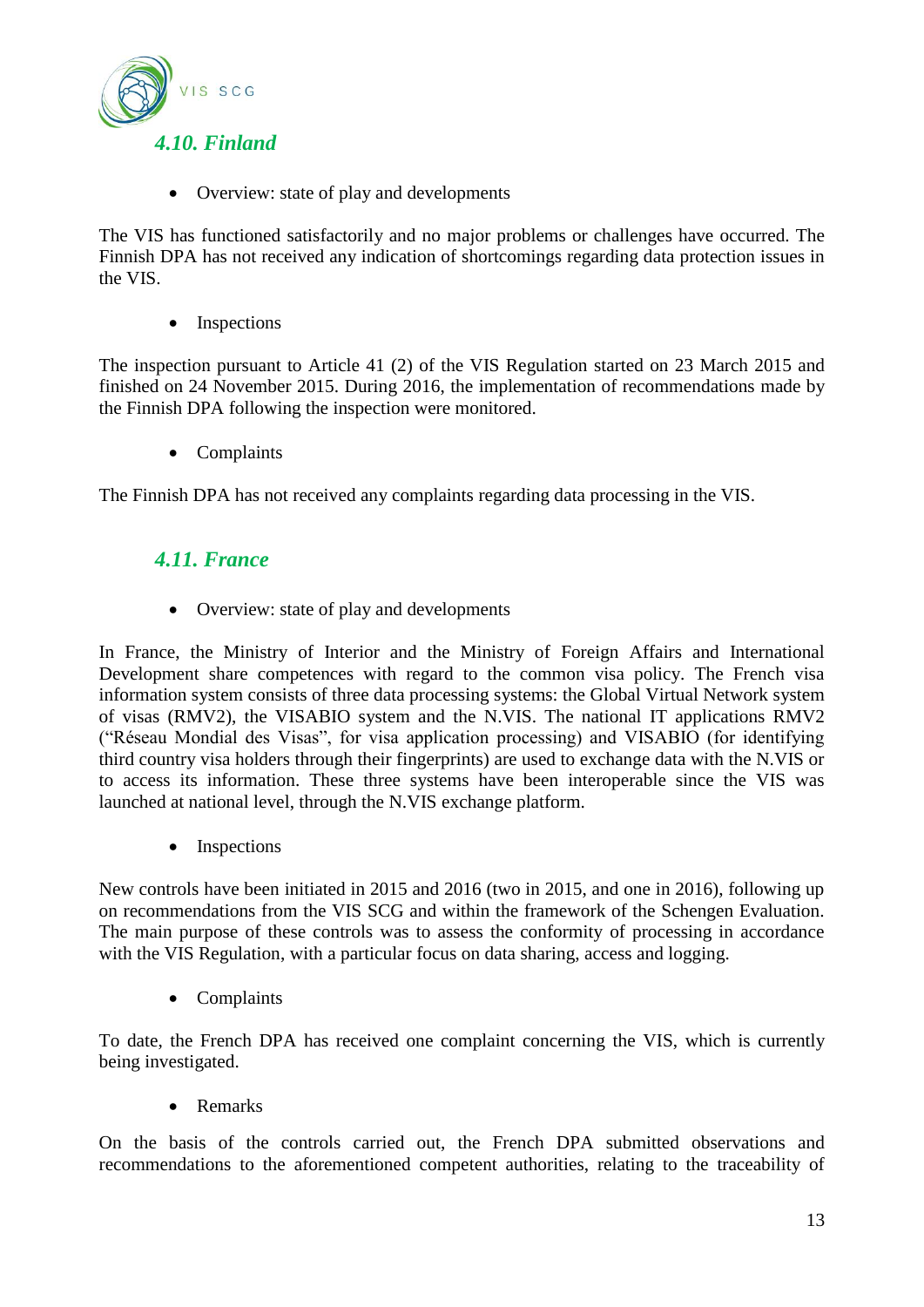

access logs as well as to internal controls to monitor access rights and operating methods. The need to ensure the keeping of records pursuant to Article 34 of the VIS Regulation has been reiterated, and the obligation to take the necessary organisational measures related to internal monitoring to ensure compliance with the Regulation has been recalled.

The French DPA took note that the RVM2 information system, allowing access to VIS data, is being replaced by the project "France Visa", for which it issued a positive opinion with reservations. This new "France Visa" information system, the first phase of which is to be deployed in the course of 2017, notably foresees logging all new entry, update, deletion and consultation of VIS data.

#### <span id="page-13-0"></span>*4.12. Germany*

• Overview: State of play and developments

Germany has established the use of the VIS in embassies and consulates abroad according to the roll-out plan set up by the European Commission. The roll-out was completed during the reporting period. The VIS is currently being used by German consulates and embassies worldwide.

ESPs have been contracted in a variety of places, in particular places where very many visa applications have to be examined. ESPs are considered to enhance the efficiency and speed of the visa application process.

• Inspections

In 2015, the German DPA conducted a visit of the Federal Administration Office (Bundesverwaltungsamt - 'BVA'), which is in charge of running the national visa database and of providing the national interface to the Central Unit of the VIS on behalf of the Ministry of Foreign Affairs in Germany, in order to discuss the overall design of data flows in the visa application process and to gain an overview of the interaction of various databases. This included an inspection of VIS data flows and processing operations.

Later in 2015, the German DPA performed an on-the-spot inspection at the German embassy in Abu Dhabi and the German General Consulate in Dubai. The German DPA found some issues regarding an ESP and regarding internal procedures. A report with the findings of the German DPA's team was forwarded to the Ministry for Foreign Affairs. Follow-up meetings with representatives of the Federal Ministry for Foreign Affairs were also held.

• Complaints

The German DPA has received few complaints and access requests. Some complaints referred to the conduct of specific consular posts abroad.

• Remarks

The German DPA participated - on request of the Federal Ministry for Interior Affairs - in the Schengen Evaluation for Germany that took place in 2015, providing information on the scope of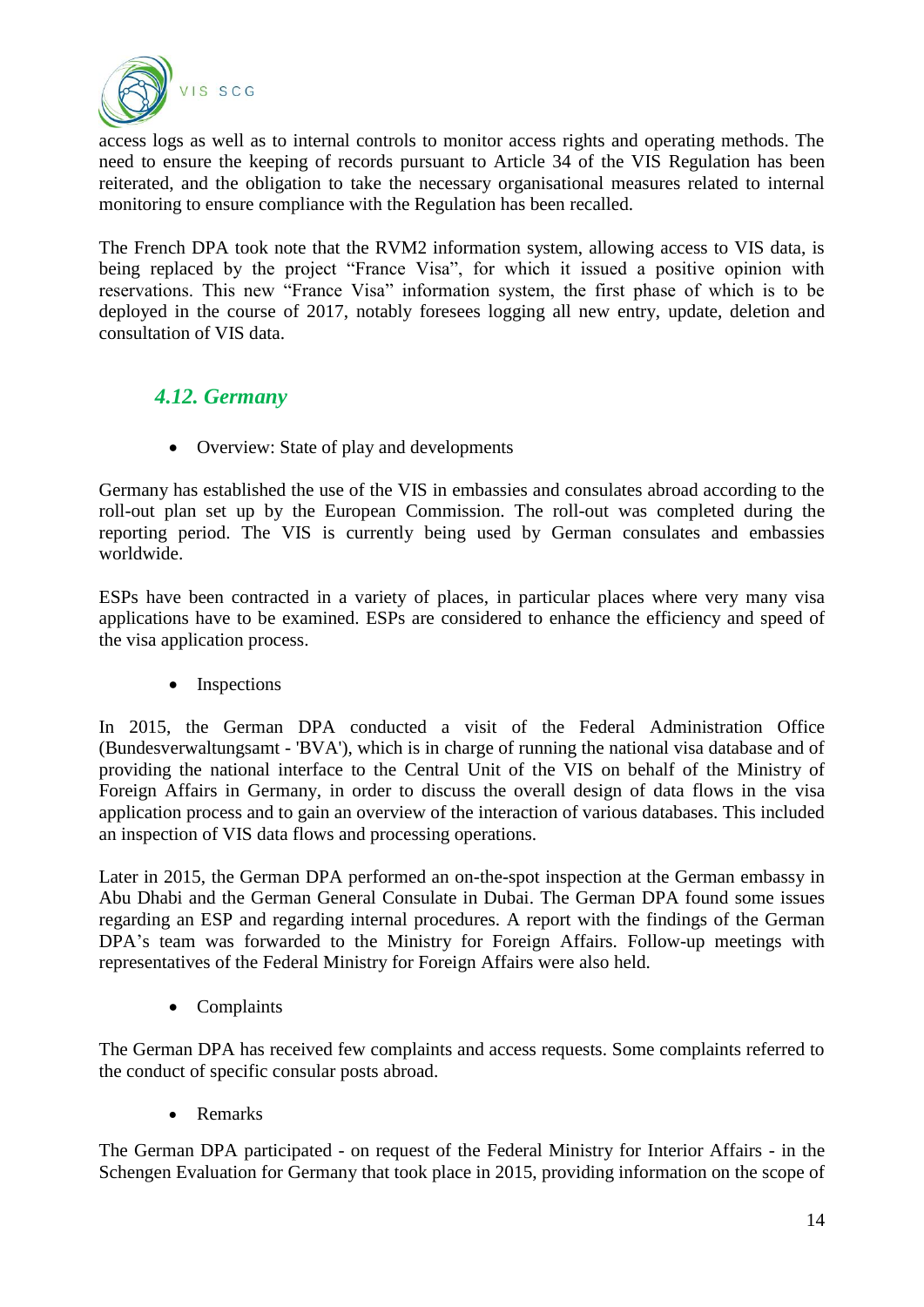

the tasks of the German DPA in its capacity as national data protection supervisory authority according to the VIS Regulation and on the approach taken by the German DPA in this regard.

The German DPA was also involved by the Federal Ministry for Interior Affairs in answering a comprehensive questionnaire in the context of the VIS evaluation exercise done by the European Commission, which aimed at collecting information from Member States.

# <span id="page-14-0"></span>*4.13. Greece*

• Overview: state of play and developments

In May 2016, a Schengen Evaluation of Greece was carried out. In this context the application of VIS was also evaluated. The report of the Schengen Evaluation was delivered in September of 2017 with a few remarks concerning the VIS and the Hellenic DPA's supervision. The main recommendation refers to the untimely conclusion of the audit that the Hellenic DPA had initiated in 2015.

• Inspections

The Hellenic DPA started an audit of the VIS in November 2015 – just after the roll-out of the system had been completed. To this end, questionnaires were sent out to the data controller of the VIS, i.e. the Ministry of Foreign Affairs, and additionally an on-site audit was performed at the controller's premises. The audit is currently on the process of being finalised.

• Complaints

<span id="page-14-1"></span>The Hellenic DPA has not received any complaints in relation to data processing within the VIS.

## *4.14. Hungary*

• Overview: state of play and developments

The Hungarian DPA takes part in the VIS SCG as representative of Hungary since its foundation on 1 January 2012. During the cooperation, colleagues of the Hungarian DPA took part in meetings of the SCG and launched inspections at national level based on the questionnaires and other documents sent and prepared by the VIS SCG.

• Inspections

In 2013, the Hungarian DPA inspected the Office of Immigration and Nationality as part of the VIS and Eurodac inspection. The Hungarian DPA plans to carry out inspections in the near future again.

In addition, the Hungarian DPA usually performs data protection inspections regarding the VIS (and SIS) issues at Hungarian consulates in various countries. In 2015, no inspection was carried out. In October 2016, there were inspections at the Hungarian Embassy and Consulate in Rabat,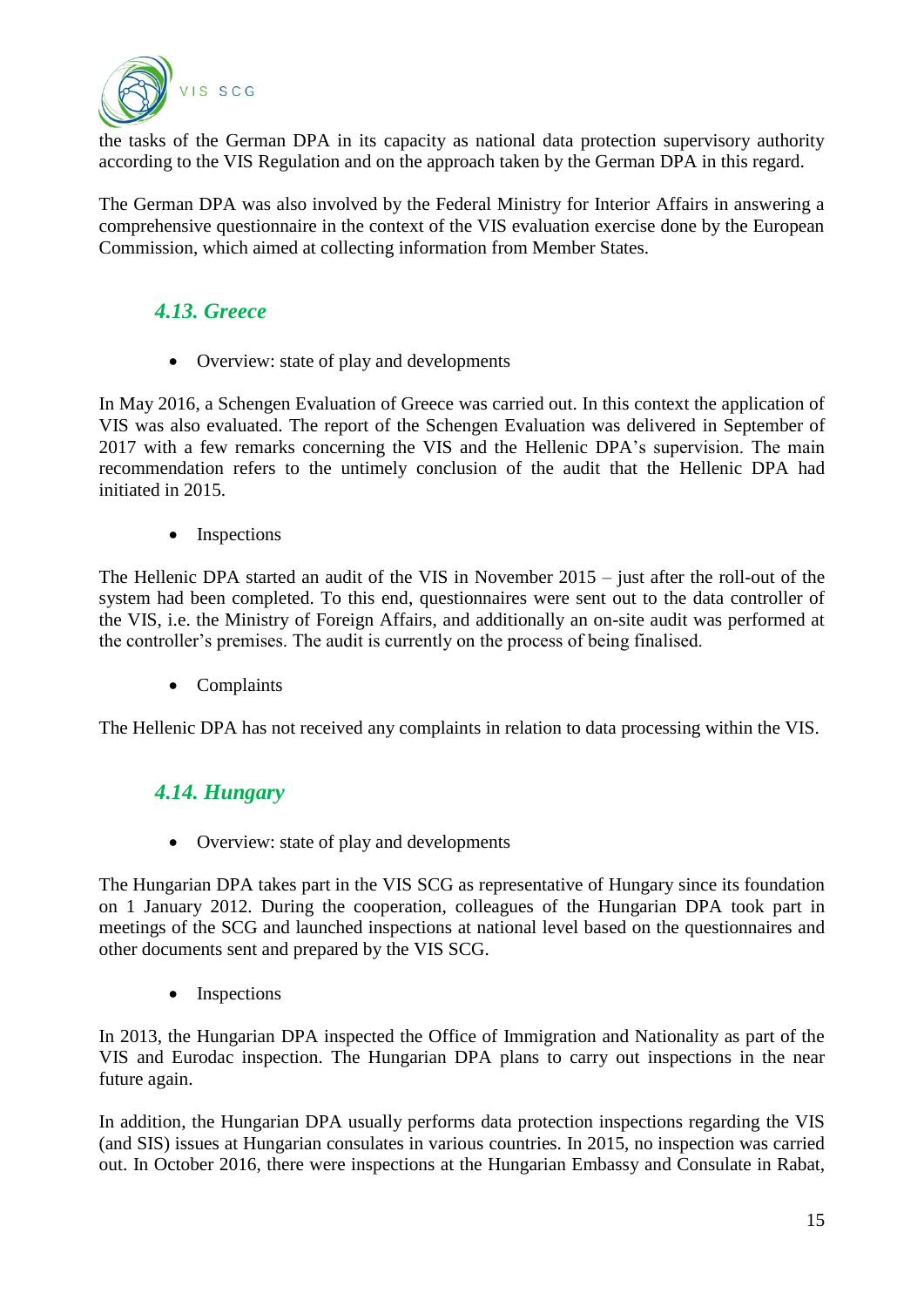

Morocco, regarding SIS and VIS issues. In April 2017, the Hungarian Embassy and Consulate in Skopje, Macedonia, was inspected regarding SIS and VIS issues.

• Complaints

The Hungarian DPA has not received any complaint regarding the VIS during the reporting period.

# <span id="page-15-0"></span>*4.15. Iceland*

• Overview: state of play and developments

A draft government regulation on visas that will replace the current regulation on visas from 2010 has been proposed. The current regulation contains provisions on the obligation to record data in the VIS system, but none on the security of the system, the rights of data subjects, the retention time, the security of data, the access and the supervision by the Icelandic DPA. In the draft regulation, there are fuller provisions regarding the VIS system. However, in its opinion on the draft regulation, the Icelandic DPA has highlighted that provisions on the rights of data subjects, retention time and data security are missing and need to be added to the text.

• Inspections

The Icelandic DPA intends to carry out an audit of the Icelandic part of the VIS system.

Complaints

<span id="page-15-1"></span>To date, no complaints have been received regarding the VIS.

## *4.16. Italy*

• Overview: state of play and developments

The Italian DPA continued its checks on the implementation of VIS-related legislation. More specifically, the Italian Ministry of Foreign Affairs (MFA) was requested to provide updates on implementation of the data protection safeguards set forth in VIS legislation including the applicable security measures; to that end, the standard model developed by the VIS SCG was relied upon.

The above requests led the Italian DPA to provide technical and organisational guidance to the MFA in order to enhance lawfulness of data processing operations by implementing an automatic data deletion system upon expiry of VIS data retention periods. The information notice provided on the standard Schengen visa application form was fine-tuned. Moreover, the model contract prepared by the MFA for the contracts to be entered into between diplomatic and consular representations and external service providers was updated (see Annex X to the VIS Regulation), in that the latter providers will have to be appointed as data processors. It was also agreed with the MFA that an ad-hoc module on privacy and data protection rules would be added to their eLearning training course, and the DPA undertook to provide its support in this respect.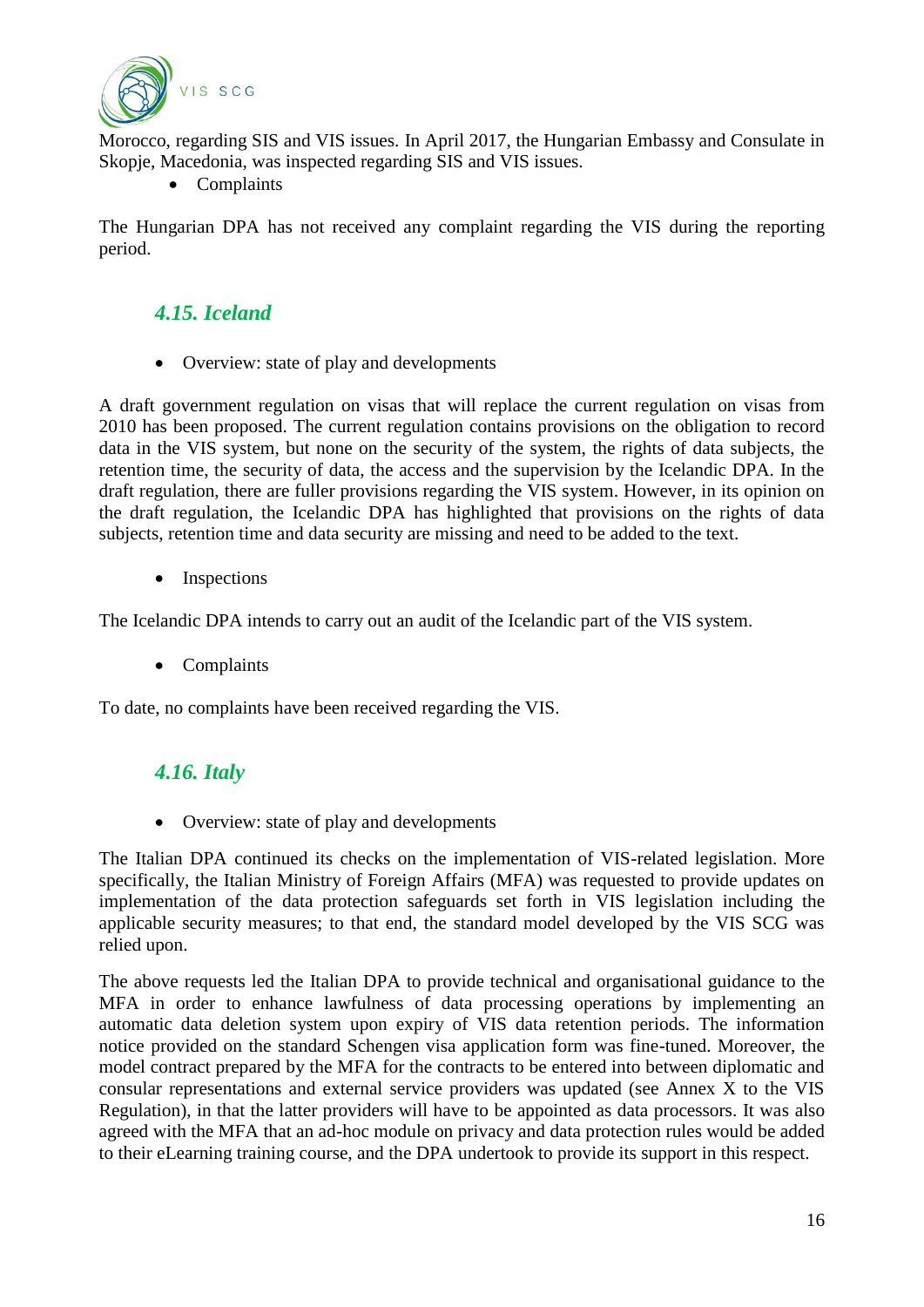

The data protection-related Schengen Evaluation of Italy took place in March 2016 and also included checks on VIS-related measures. Several recommendations were issued following the said evaluation, of which some were addressed specifically to the Italian DPA; an ad-hoc action plan was accordingly developed in order to remedy the relevant shortcomings.

One of the above recommendations concerned, in particular, completion of the audit activities referred to in Article 41 of Regulation 767/2008.

• Complaints

One complaint was lodged in the period 2015-2016 against both the MFA and the Italian Embassy in Islamabad. The complaint sought to obtain access to and possibly rectification or deletion of the personal data relied upon by the Embassy in rejecting an entry visa application. The complaint led to a no case to answer decision as it was found in the course of the relevant proceeding that the visa rejection was due to the missing authorisation by one of the Schengen Member State. However, such missing authorisation was actually only caused by a technical IT flaw in the exchange of the information, which had given rise to a false alert. The entry visa was subsequently issued by the Embassy and the complainant was informed of the reasons underlying the previous rejection decision. The Italian DPA decision on this complaint was adopted on 29 September 2016 and is available on its website.

#### <span id="page-16-0"></span>*4.17. Latvia*

• Overview: state of play and developments

Within the period 2015-2016 an ongoing active work on structural changes of the Latvian DPA is carried out in order to effectively prepare for the General Data Protection Regulation, including ongoing work regarding the supervision of the VIS, SIS and Eurodac system. There has been no major development regarding the legislation that concerns the VIS.

• Inspections

The Latvian DPA is currently working on developing procedures on the inspections of the VIS system. The Latvian DPA has a close cooperation on VIS system supervision and inspections with institutions that are responsible for using the VIS system in Latvia.

After developing the procedures mentioned above, the supervision and inspections of the VIS system should be done more regularly and in a more effective way.

• Complaints

To date, no complaints have been received regarding the VIS.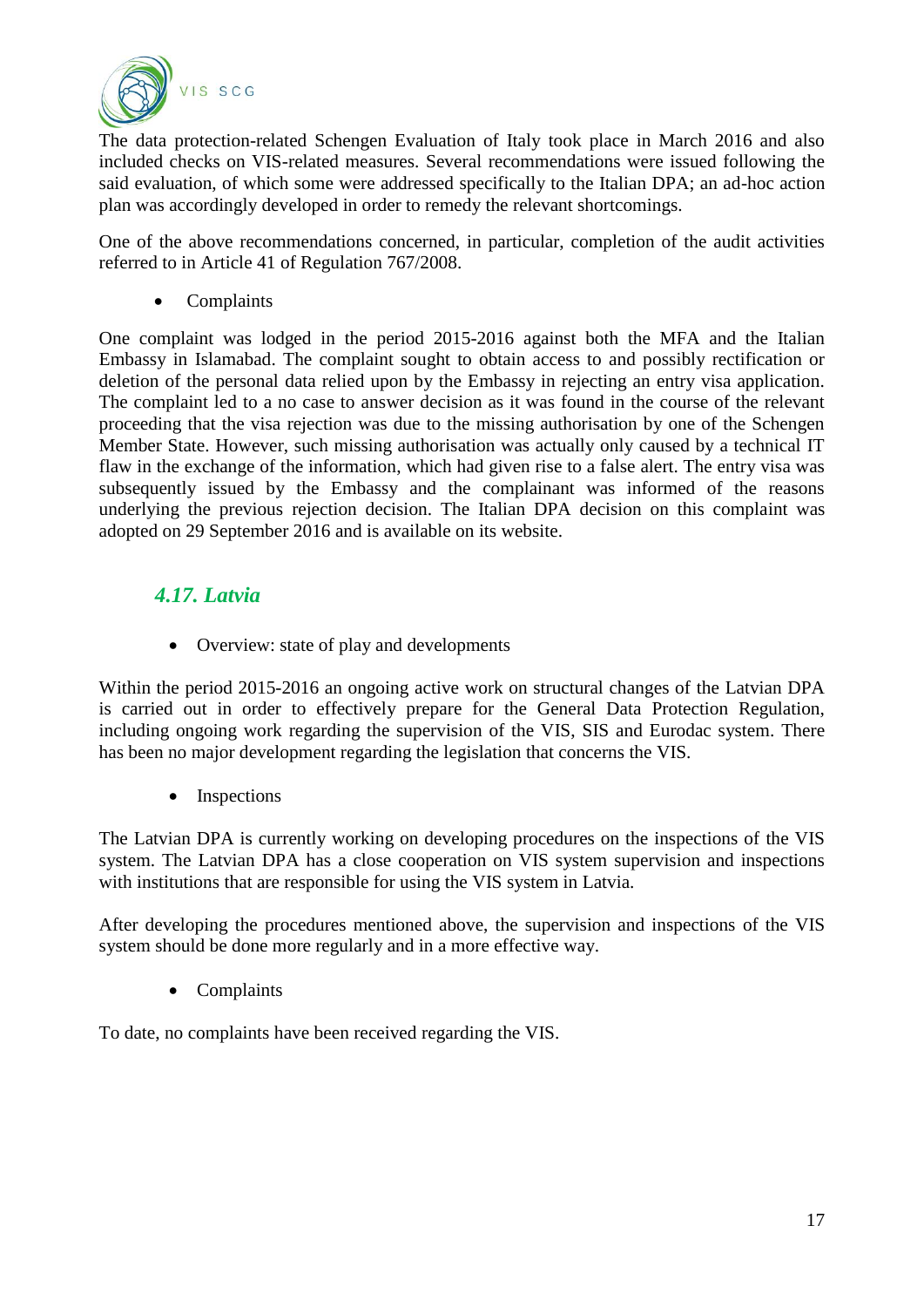<span id="page-17-0"></span>

• Overview: state of play and developments

During the period 2015-2016, the national VIS was operated without any fundamental changes regarding the software used. The competent authority, the Migration and Passport Office, still deals with a small amount of visa applications. The applications are gathered at Swiss consulates and then forwarded to the Liechtenstein authorities. The vast amount of visa processing at the competent authority are visa extensions. Liechtenstein is represented by other countries through Treaties resp. Exchanges of Notes, namely by Austria in Agram/Zagreb, Sofia, Tirana, Dublin, Kuala Lumpur based on a Treaty concluded on 1 March 2013, by Lithuania in Chicago based on an Exchange of Notes of 1 January 2017 and finally through an Exchange of Notes of 2 January 2017 by Hungary in Chisinau/Moldova, Minsk/Belarus and Chongqing/China. Visa applications therefore are dealt with by the countries mentioned above independently based on Article 8 (4) (d) of the Visa Code.

• Inspections

No formalized controls or audits have been carried out during the period covered by this Activity Report. However the Liechtenstein DPA is regularly in contact with the authorities having access to VIS data in order to check compliance of their use of data.

• Complaints

To date, no requests for information, deletion and correction were claimed neither at the Migration and Passport Office, nor at the Liechtenstein DPA.

#### <span id="page-17-1"></span>*4.19. Lithuania*

• Overview: state of play and developments

There were no problems reported neither by the Ministry of Interior of the Republic of Lithuania and the Ministry of Foreign Affairs of the Republic of Lithuania, nor by data subjects.

• Inspections

The Lithuanian DPA carried out three inspections regarding access to the national VIS by law enforcement authorities (Police department under the Ministry of Interior of the Republic of Lithuania, State Border Guard Service at the Ministry of Interior of the Republic of Lithuania, Financial Crime Investigation Service under the Ministry of Interior of the Republic of Lithuania) during the period 2015-2016. After these inspections, no violations were detected. In 2015, the Lithuanian DPA started an inspection at the Migration Department under the Ministry of Interior of the Republic of Lithuania.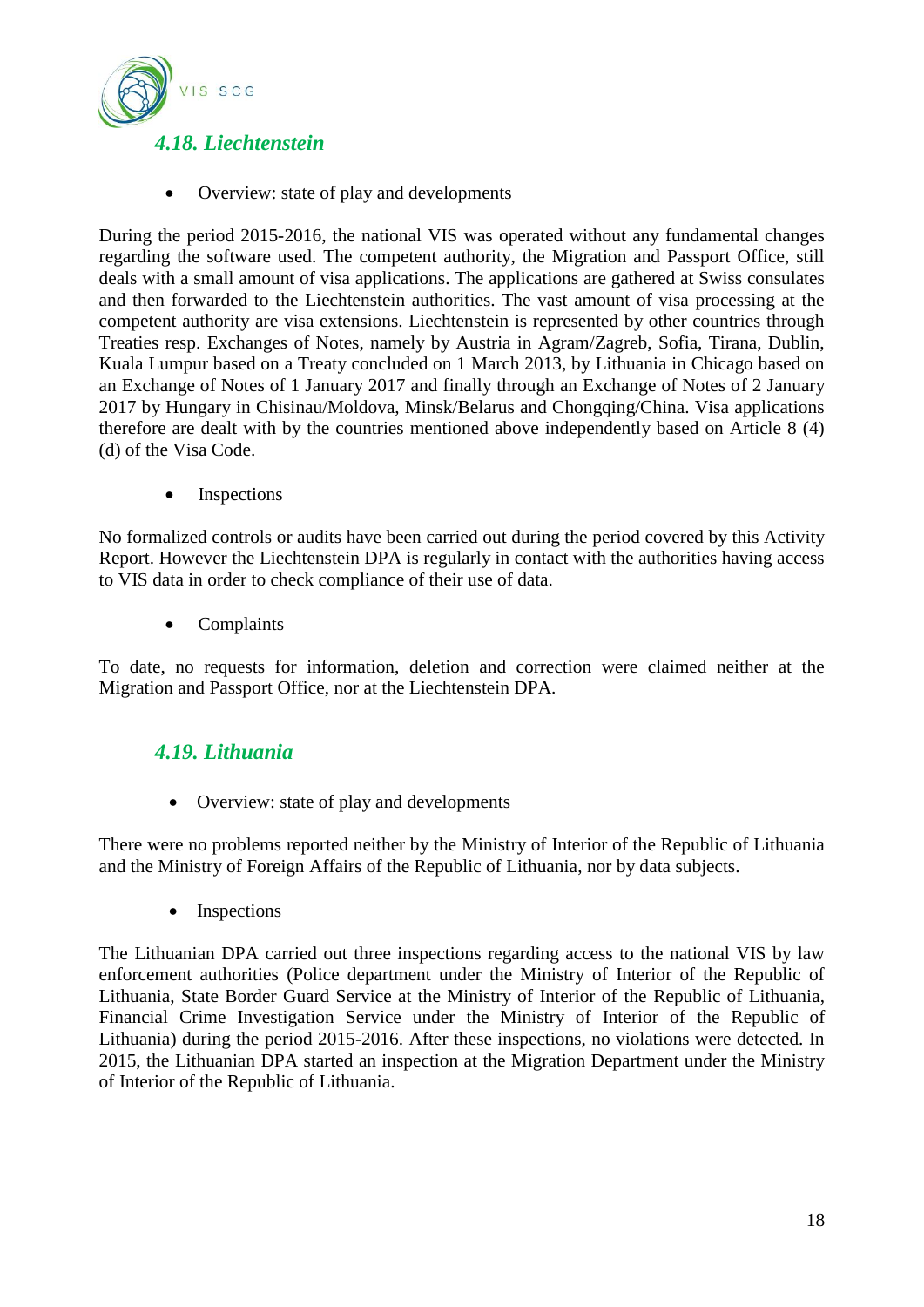

The Lithuanian DPA has not received any complaints regarding data processing in the VIS in the period 2015-2016.

# <span id="page-18-0"></span>*4.20. Luxembourg*

• Overview: state of play and developments

The Luxembourgish law of 2 August 2002 on data protection provides for two supervisory authorities:

- the general data protection authority, namely the "Commission nationale pour la protection des données" - the Luxembourgish DPA;
- the specific supervisory authority "Article 17". This supervisory authority is set up by article 17 of the data protection law. It has exclusive competence to monitor and supervise the processing of personal data carried out by the Police force, the Customs authority, the Intelligence Service and the Army. It is made up of three members, namely the Attorney General or his deputy who acts as its chairman and two members of the Luxembourgish DPA.

As a consequence two different supervisory authorities are competent for the monitoring of the use of the VIS data. The Luxembourgish DPA is competent for supervising the access to VIS data by the Ministry of Foreign and European Affairs, the embassies and the consulates, whereas the supervisory authority "Article 17" is competent for supervising the access to VIS data by the law enforcement authorities.

At the end of 2016, the Luxembourgish government stated its intention to merge the "Article 17" Supervisory Authority with the National Data Protection Commission, given the new data protection Regulation 2016/679 and Directive 2016/680.

The evaluation of Luxembourg on the application of the Schengen acquis in the field of data protection was carried out from 25 to 29 January 2016 according to the new Schengen Evaluation procedure. The Report related to the evaluation was adopted at the Schengen Committee meeting of 6 October 2016.

• Inspections

No formalized controls or audits have been carried out during the period covered by the present Activity Report. However, both supervisory authorities have held several meetings with the authorities having access to VIS data in order to prepare the Schengen evaluation.

The Luxembourgish DPA had planned to carry out the audit provided for in Article 41(2) of the VIS Regulation during the last quarter of 2016. Due to unforeseen internal changes within the DPA, the audit had to be postponed until the first half of 2017.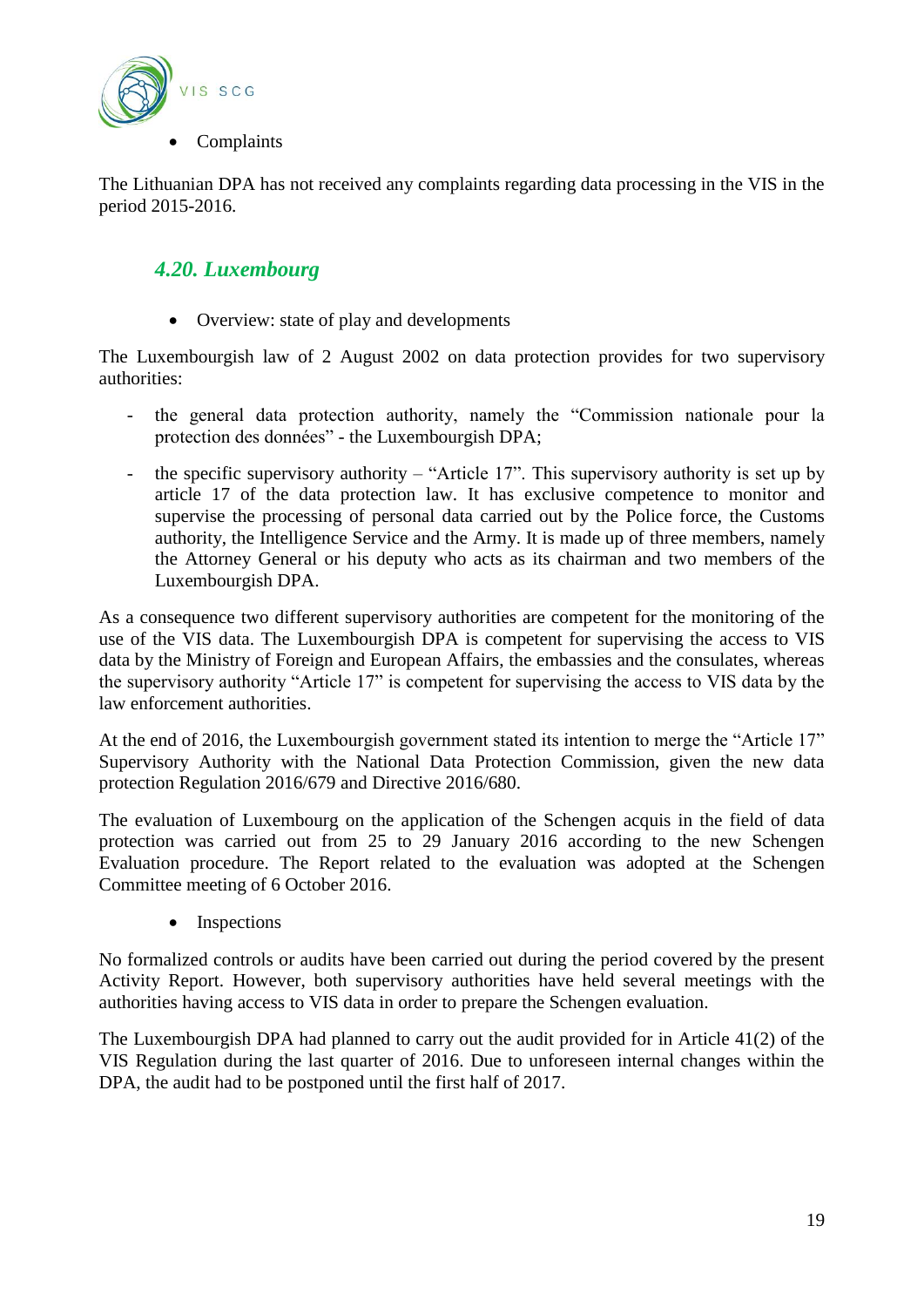

Nor the Luxembourgish DPA neither the supervisory authority "Article 17" have received any complaints during the period 2015-2016 concerning VIS related matters.

#### <span id="page-19-0"></span>*4.21. Malta*

• Overview: state of play and developments

#### *VIS operation*

During the period 2015-2016, the VIS operation for Malta was relatively smooth and no major issues or disruptions were encountered with regards to the overall operation of the system, both from a technical point of view and also at an organizational level. Nevertheless, there were some minor technical problems regarding biometric checks at the border which were generating an error, thus affecting both the timeliness and quality of the data in the Central VIS. On such matter, the Maltese DPA gave specific recommendations, especially in order to ensure that communication about technical glitches is ongoing between the Immigration Authorities (and all other users) and the Competent Visa Authority. It was also emphasised that error logs should be monitored regularly. In addition, and also affecting data quality, there was a problem concerning missing photographs, which occurred due to technical issues. Both matters have been duly followed up by the Competent Visa Authority.

#### *Legislation*

There were no specific legislative developments during the period 2014-2016.

#### *SISII/ VIS National Stakeholders Working Group*

In December 2015, on the initiative of the Data Protection Commissioner, a working group for SISII/VIS stakeholders was set up at national level. The scope of this working group is to serve as a national platform where the relevant stakeholders meet on a regular basis, identify and discuss any problematic areas, and follow up pending issues concerning SISII and VIS. The working group is made up of representatives from the Data Protection Authority, the Police (SIRENE, N-SIS, and Immigration), the VISA Authorities (Ministry for Foreign Affairs – Information Management Unit and Central Visa Unit), the Refugee Commissioner, the Citizenship & Expatriates Directorate, and also representatives from the Ministry of Home Affairs and the Ministry for Social Dialogue and Civil Liberties. Following an introductory meeting in December 2015, the group met on another six occasions in 2016.

#### *Schengen Evaluation*

In September 2016, Malta underwent its first Schengen data protection Evaluation under the new regime which also incorporates VIS as part of the visit. Apart from the presentations delivered by the Data Protection Authority and the Police, which were followed by onsite visits at the SIRENE, N-SIS Office and N-SIS server room, the evaluation also included a full day specifically on VIS, which consisted of presentations by the Competent Visa Authority, and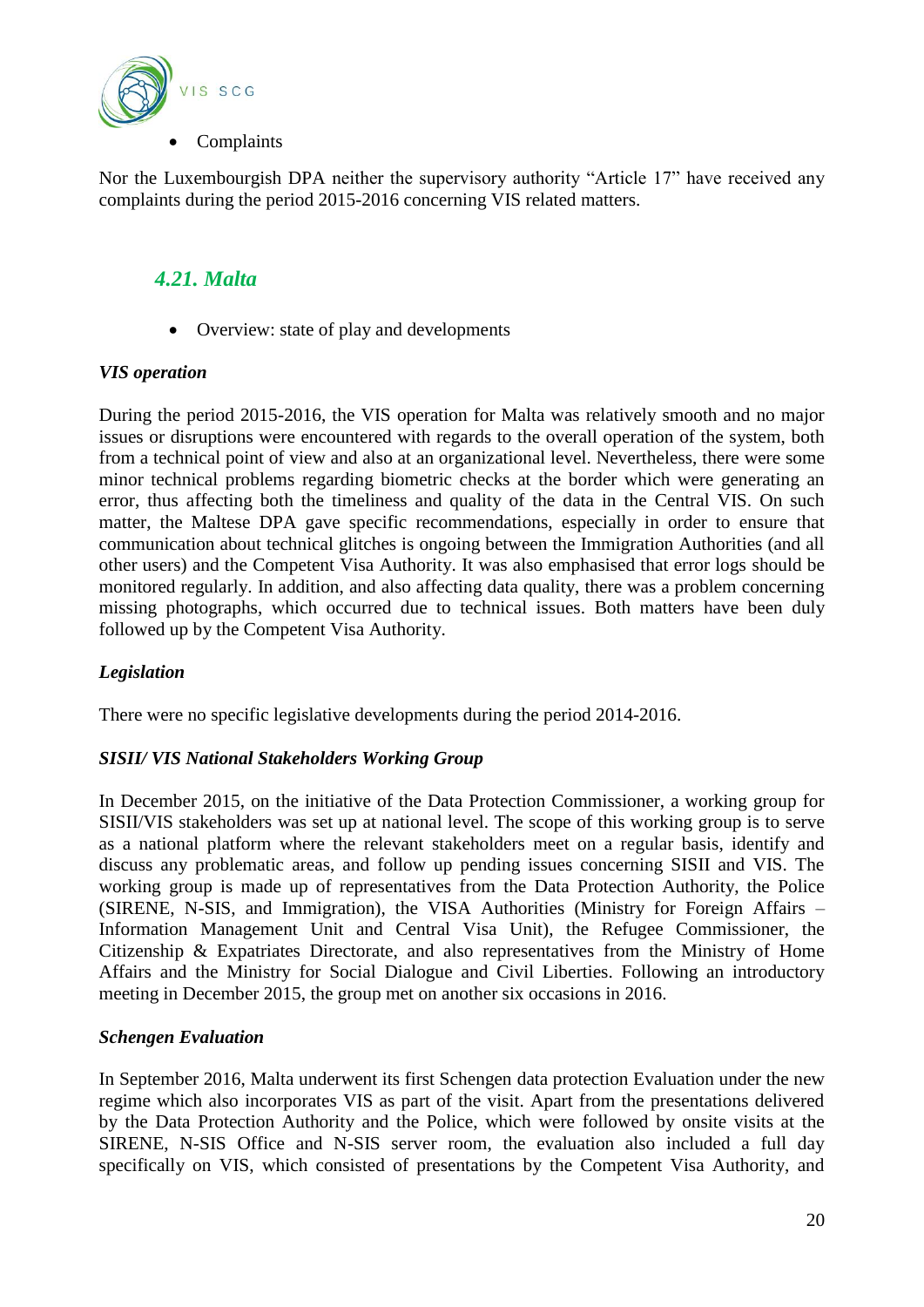

onsite visits to the Central Visa Unit and the N-VIS server room. The evaluation report is not yet finalised. However, it is envisaged that this report will be presented to the Maltese delegates during the Schengen Committee meeting in July 2017.

• Inspections

In 2016, the Maltese DPA carried out a series of inspections in relation to SIS II and VIS. Of particular relevance to the processing of personal data as part of the Visa procedure were the inspections carried out at the Air and Sea Border Controls, the N-VIS, the Consular Post in Tunis, and the Immigration Appeals Board. The Maltese DPA was generally satisfied with the level of data protection. However some recommendations were issued. Common recommendations were issued on the retention of personal data concerning visas, especially manual application forms. The Maltese DPA provided guidance on the procedure adopted by the Visa Authority and Visa issuing bodies (e.g. Consular Posts, Borders, Central Visa Unit) to ensure the timely destruction of manual forms, once that the data is deleted from the system, either upon expiration of the five years' time frame or due to advance deletion. Additionally, specific recommendations were issued with regards to the retention of alphanumeric data entered in the national platform used for VIS (MTVISA), and also biometric data retained by the ESP, which was considered excessive. Other general recommendations were issued on technical matters, such as the procedures in dealing with inactive or expired user accounts for VIS and data quality controls which should be carried out on a regular basis. The Maltese DPA intends to conduct follow-up activities on such recommendations, also keeping into consideration additional recommendations which may be issued in the Schengen Evaluation Report.

• Complaints

<span id="page-20-0"></span>No complaints were received during the period 2015-2016.

#### *4.22. Netherlands*

• Overview: state of play and developments

In accordance with the evaluation and monitoring mechanism to verify the application of the Schengen acquis, a Schengen Evaluation of the Netherlands on data protection (Council Regulation (EU) No 1053/2013 of 7 October 2013) was carried out by Commission and Member States experts in September 2015. Data protection on the VIS was part of this.

In November 2015, the Dutch DPA has received the outcome of the VIS audit Article 41(2) of the VIS Regulation from the Minister of Foreign Affairs (MFA) The Dutch DPA is kept informed by the key players of the necessary follow-up measures to ensure compliance with the legal regulations.

• Inspections

The Dutch DPA has carried out in 2015 a SIS II-related inspection by the Ministry of Foreign Affairs of four consulates. The inspection was carried out solely through questionnaires.

A joint inspection of SIS II and VIS of two consular posts is foreseen for the end of 2018.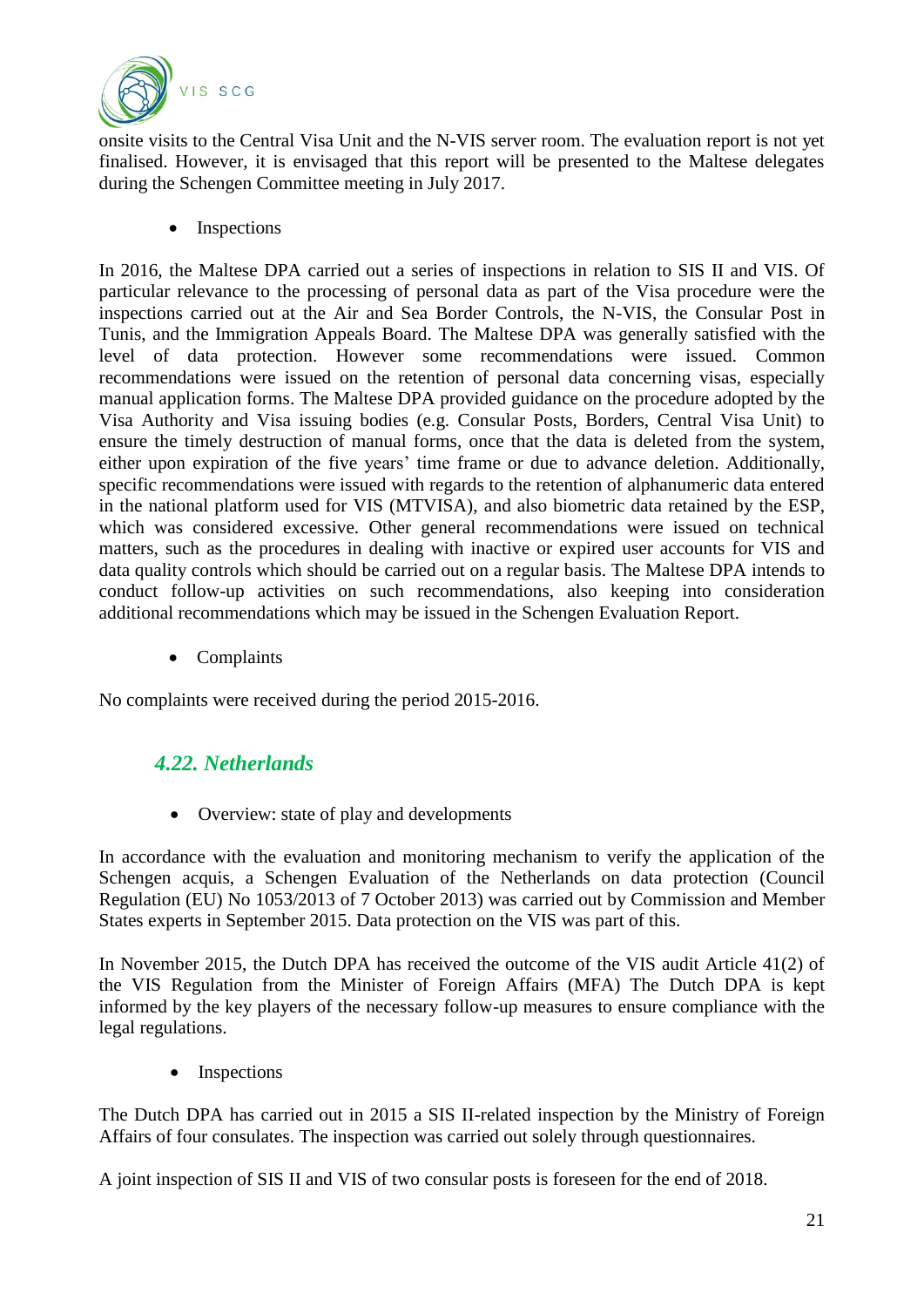

No complaints have been received during the reporting period. In 2016 there was only a request from another DPA to check upon a visa refusal by the Netherlands.

#### <span id="page-21-0"></span>*4.23. Norway*

• Inspections

There was no inspection of the national VIS-system carried out by the Norwegian DPA in the reporting period 2015-2016.

• Complaints

<span id="page-21-1"></span>The Norwegian DPA has received no complaints during the reporting period.

#### *4.24. Poland*

• Overview: state of play and developments

Between 2015 and 2016, the Polish DPA carried out 20 inspections.

• Inspections

The Polish DPA carried out eight inspections in 2015 and twelve in 2016. The following authorities were controlled: the Ministry of Foreign Affairs, the National Border Guard Headquarters, Border Guards units, the Office for Foreigners, the Mazowieckie Province Office, the National Police Headquarters, county and provincial Police headquarters and consular sections of the Embassies of the Republic of Poland.

In general, the results of the inspections were satisfactory but in some cases the following shortcomings were found. During the inspection carried out at the Ministry of Foreign Affairs, it was noted that the documentation describing the data processing does not take into account information required by Polish law. In some consular sections of the Embassies of the Republic of Poland, the Visa Application Centres were not included in the documentation describing the data processing.

During the inspection carried out in 2016 at the Office for Foreigners it was found that the Head of the Office for Foreigners does not exercise the right resulting from Article 5 the Act of 24 August 2007 on the participation of the Republic of Poland in the Schengen Information System and the Visa Information System. As it was pointed out, there are no tasks for the Head of the Office which accomplishment would cause the need to enter data into the VIS. As a result of these findings, the Polish DPA requested the Minister of the Interior and Administration to consider rectification of the list of competent authorities having access to the VIS and amendments in the Act on the participation of the Republic of Poland in Schengen Information System and Visa Information System. The result of this change would be to limit the access of the Head of the Office for Foreigners to VIS only for the purpose of consulting data.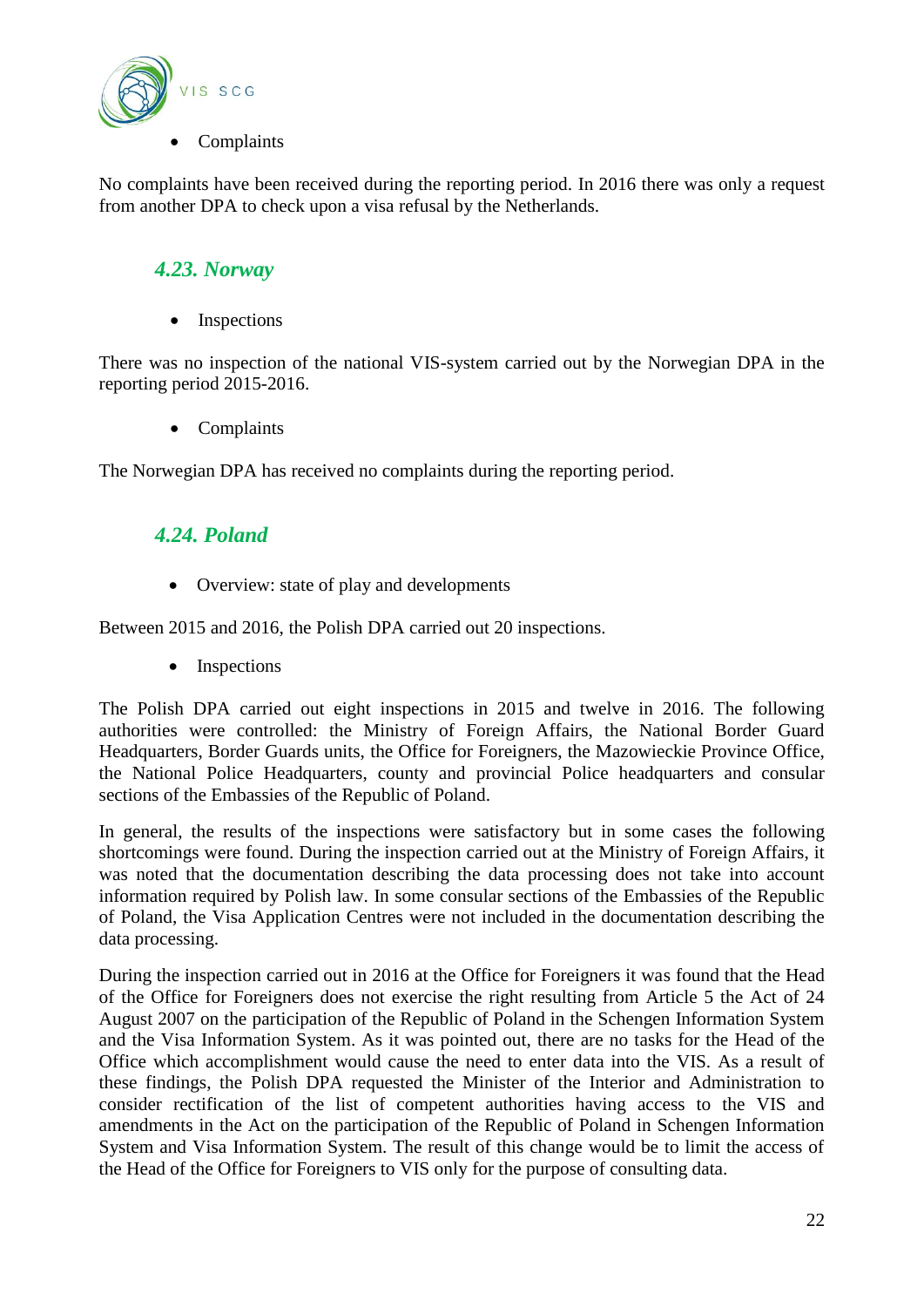

No complaints have been received during the reporting period.

Remarks

<span id="page-22-0"></span>Until now, no special problems concerning the VIS have occurred.

#### *4.25. Portugal*

• Overview: state of play and developments

There were no significant developments related to the VIS during the period 2015-2016. Law enforcement authorities do not have access to the VIS under Decision 2008/663/JHA.

• Inspections

Following the audit of the VIS started in 2014, the Portuguese DPA followed its inspection actions in the field of the data subjects' rights provided by the VIS data controller and by the Ministry of Foreign Affairs.

• Complaints

There were no complaints submitted to the Portuguese DPA related to VIS issues.

• Remarks

Considering the obligation of the Member States laid out in Article 41 (3) regarding the resources to be afforded to national data protection authorities, a special note is due to stress precisely the lack of resources of the Portuguese DPA to adequately perform its tasks under the VIS Regulation.

#### <span id="page-22-1"></span>*4.26. Romania*

• Overview: state of play and developments

Romania is not connected to the VIS and does not have access to it. Even if Romania informed that it has already fulfilled its legal obligations concerning the VIS, as well as its technical obligations relating to the establishment and operation of a national VIS system, it continues to use a National Visa Information System ('NVIS') for visa issuance and related checks of third country nationals.

• Inspections

The Romanian DPA decided to continue the *ex officio* inspections to the diplomatic missions and consular posts of Romania in order to verify the compliance with the provisions of Law no.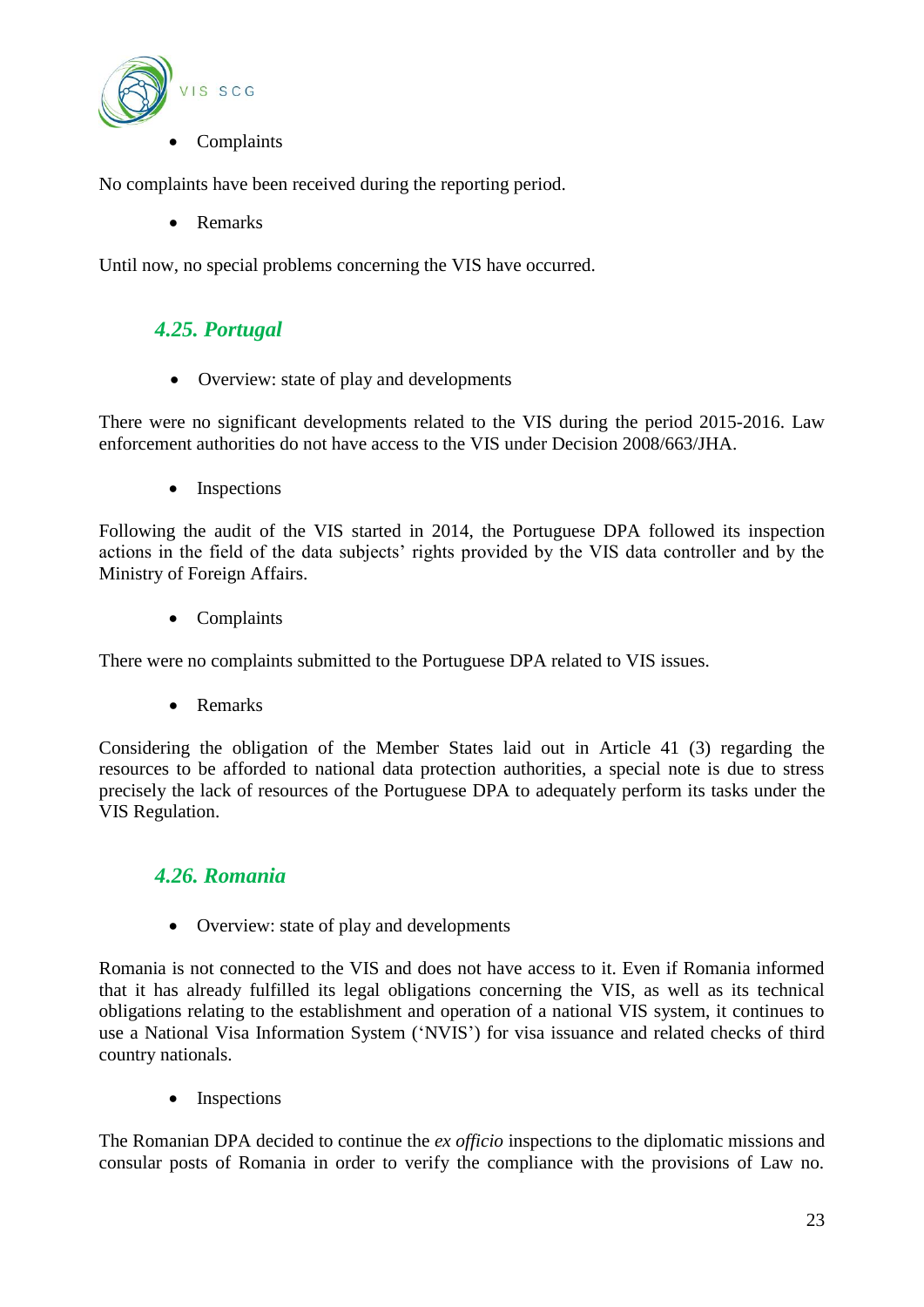

677/2001 within the processing of personal data carried out, in particular with regard to respect for the rights of the data subjects and the security measures implemented.

The Romanian DPA issued recommendations on the adequate information of data subjects, according to Article 12 of Law no. 677/2001 in all situations in which personal data is processed.

• Complaints

The national VIS database is called "VIZIS". The data controller of VIZIS is the Ministry of Foreign Affairs. Romanian users can only access VIS data through VIZIS.

The Romanian DPA has not received any complaints related to processing of personal data in NVIS.

• Remarks

The Ministry of Foreign Affairs submitted the document containing the minimum security requirements concerning the protection of personal data within NVIS to the Romanian DPA, and series of recommendations were issued. The document is part of the Manual of consular procedures and is available to the diplomatic missions and consular pots of Romania.

#### <span id="page-23-0"></span>*4.27. Slovak Republic*

• Overview: state of play and developments

During the period 2015-2016, the national VIS was operated in routine performance without any fundamental changes in the application. Since 2011, the visa departments of each embassy/consulate have been connected to the Central VIS in accordance with the timetable of the European Commission. In the present time, 64 embassies/consulates are connected.

• Inspections

During the period 2015-2016, the Slovak DPA performed inspections of the VIS at the embassies/consulates in Russia, Albania and Belarus. The Slovak DPA found some deficiencies at the Slovak Embassy in Belarus, where not all best practices related to measures to ensure security at entrance area where personal data are processed were fulfilled.

• Complaints

There were no complaints during the period 2015-2016.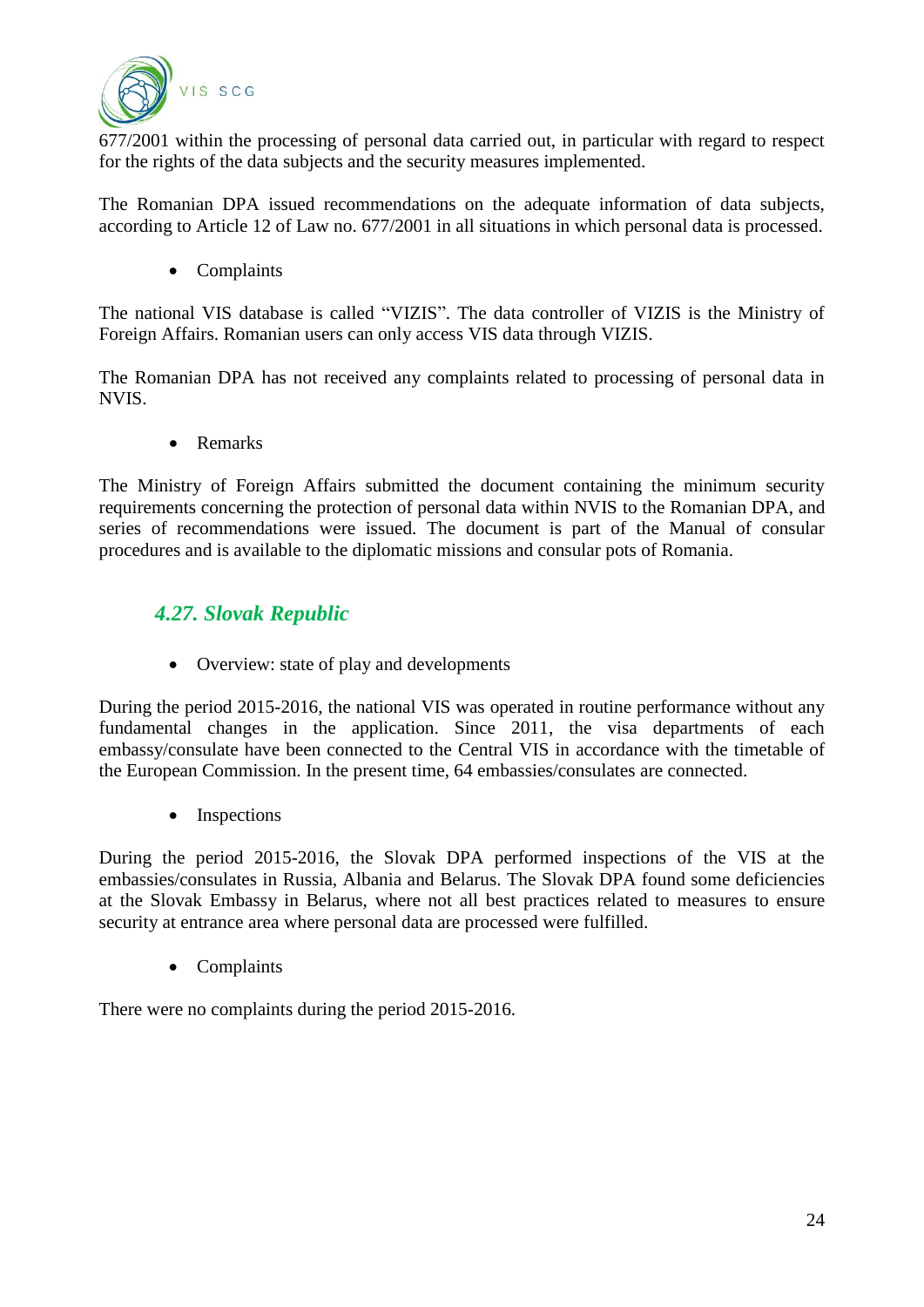<span id="page-24-0"></span>

Inspections

In 2016, the Slovenian DPA carried out two inspections regarding data processing in the VIS, namely at the Slovenian consular post in Podgorica and Zagreb. No irregularities were found. A general inspection at the Ministry of Foreign Affairs (the data controller of VIS) is planned for 2017.

• Complaints

The Slovenia DPA has received no complaints during the period 2015-2016.

• Remarks

<span id="page-24-1"></span>The Slovenian DPA has not been informed of any problems with regard to the VIS database.

#### *4.29. Spain*

• Overview: state of the play and developments

Following the roll-out of the VIS initiated by the EU Commission in 2015, the action plan of the Spanish DPA consisted in the deployment of the VIS data protection audit system within the coordinated supervision model. The supervision activities focused on the analysis of national authorities with access to the system, including access to the system for law enforcement purposes as well as the exercise of the rights recognized to data subjects. In the same way, the activities of the companies in charge of the collection of the documentation of visa applicants, acting as ESPs of the diplomatic representations of the Kingdom of Spain abroad have been analyzed. The supervision of the VIS (and the SIS II) system has been included as a priority in the Strategic Plan of the Spanish DPA for the period 2015-2019.

• Inspections

An inspection of the VIS began in June 2016 and went throughout 2017. The inspection of the VIS was broken down into different activities aimed at the Central VIS system as well as a specific ones for each of the consulates inspected (Casablanca and Moscow).

The Spanish DPA has agreed with the institutional stakeholders involved in the running of the VIS system a new continuous audit procedure for the next four years' period. That procedure will still include visits to consulates abroad. The next consulate to be visited will most likely be China, in the first semester of 2018.

Complaints

No complaints were lodged during the period 2015-2016.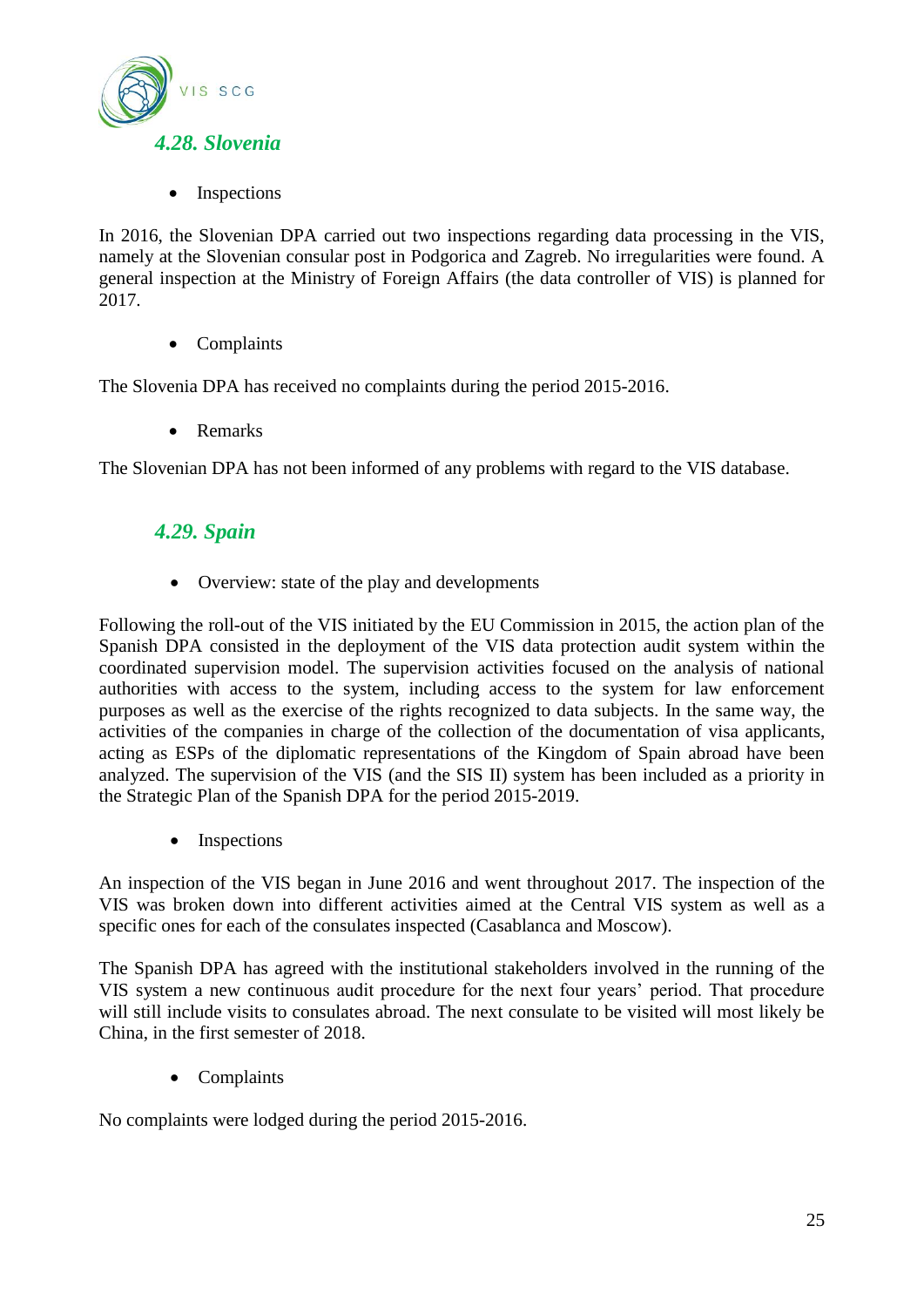

The roll-out of the VIS initiated in 2015 has paved the way for the Spanish DPA for the implementation of multiannual VIS supervision at the national level with the designing of an inspection plan in the framework of the a new supervision model that includes an multiannual audit plan for the VIS system.

The evaluation system combines the information requirements with on-the-spot face-to-face visits at the Ministry of Foreign Affairs, consular offices and bodies whose tasks include the granting or issuing of visas. The results of this evaluation include both the evaluation itself and recommendations for improvement that are in turn subject to follow-up in accordance with the EU commitments of the Kingdom of Spain regarding the establishment of the area of freedom, security and justice.

## <span id="page-25-0"></span>*4.30. Sweden*

• Overview: state of play and developments

The Swedish Migration Authority is the responsible authority for VIS in Sweden. The Swedish DPA has closely followed the implementation of VIS in Sweden since the very beginning and carried out some first inspections in 2012 and 2014.

• Inspections

In 2015, the Swedish DPA initiated a larger supervision project regarding the VIS. It started with a general field inspection at the Migration Authority where the general routines and the handling of VIS at central national level was checked. The Migration Authority described access and authorization rules and routines, IT security matters, the VIS flow chart as well as experiences from some of the consular posts. The inspection was closed without remarks.

As a follow up of this inspection, the DPA then carried out two inspections at the Swedish Embassies in Moscow and Addis Abeba later in 2015. The inspection in Moscow also involved a check of the service provider agreement with an external service provider and their procedures regarding the VIS. The inspections were closed without remarks but with recommendations on further data protection training of staff.

In 2016, we initiated a desk inspection towards the Police to check their access to VIS for law enforcement purposes. At the time, the Police had not yet had any such access.

• Complaints

The Swedish DPA has not received any complaints regarding the VIS.